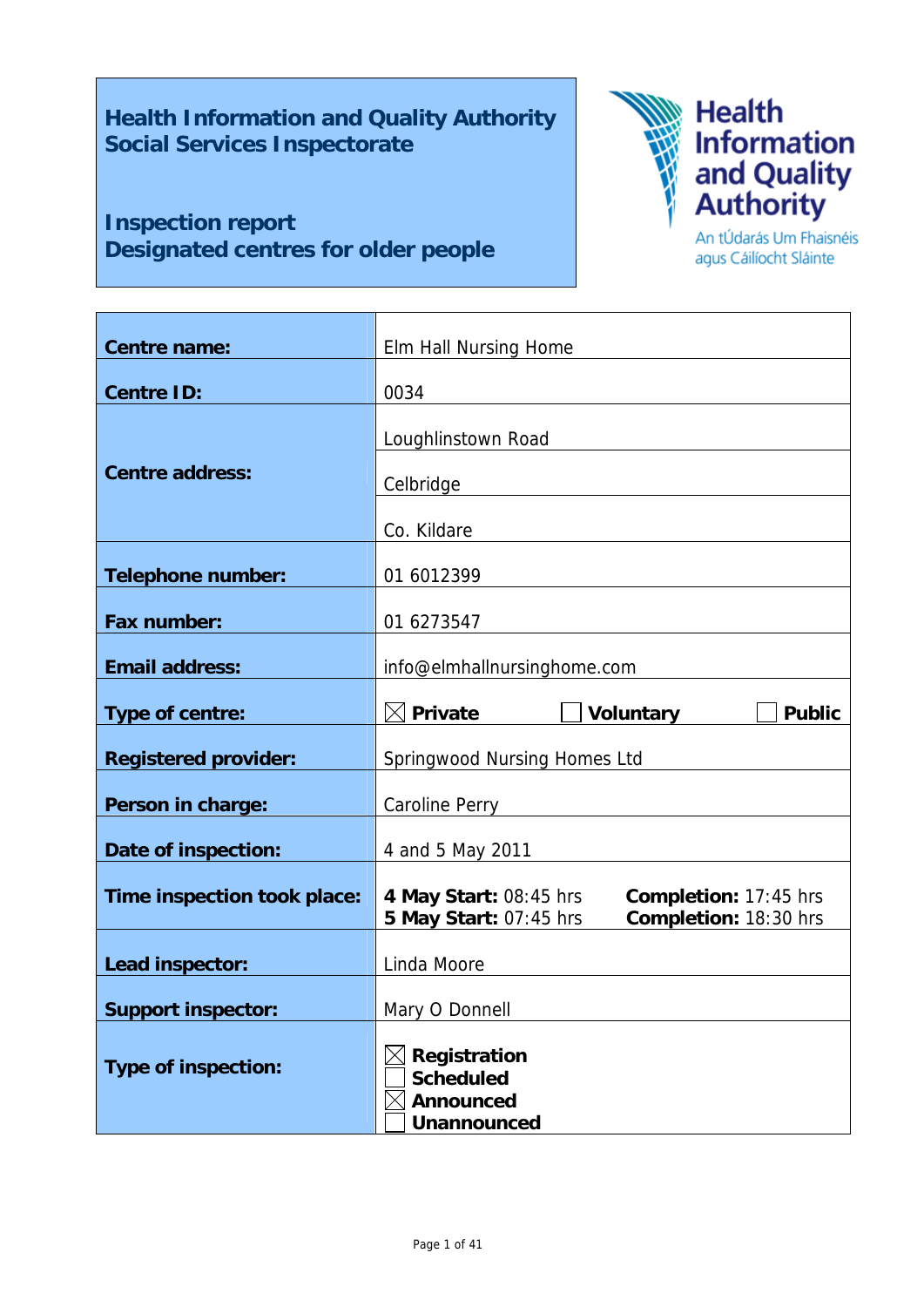# **About inspection**

The purpose of inspection is to gather evidence on which to make judgments about the fitness of the registered provider and to report on the quality of the service. This is to ensure that providers are complying with the requirements and conditions of their registration and meet the standards; that they have systems in place to both safeguard the welfare of service users and to provide information and evidence of good and poor practice.

In assessing the overall quality of the service provided, inspectors examine how well the provider has met the requirements of the Health Act 2007, the Health Act 2007 (Care and Welfare of Residents in Designated Centres for Older People) Regulations 2009 (as amended) and the National Quality Standards for Residential Care Settings for Older People in Ireland under the following topics:

- 1. Governance and leadership: how well the centre is organised.
- 2. The quality of the service.
- 3. How well the healthcare needs of residents are met.
- 4. Premises and equipment: appropriateness and adequacy.
- 5. Communication: information provided to residents, relatives and staff.
- 6. Staffing: the recruitment, supervision and competence of staff.

This report summarises the findings of the inspection under some or all of these topics, highlighting areas of good practice as well as areas where improvements were required as follows:

**Evidence of good practice** – this means that an acceptable standard was reached and the provider demonstrated a culture of review and improvement and aimed to drive forward best practice.

**Some improvements required** – this means that practice was generally satisfactory but there were areas that need attention.

**Significant improvements required** – this means that unacceptable practice was found.

The report also identifies minor issues, where applicable, to which the provider should give consideration to enhance the quality of the service.

**Registration inspections** are one element of a process to assess whether providers are fit and legally permitted to provide a service. The registration of a designated centre is for three years. After that the provider must make an application for registration renewal at least six months before the expiration date of the current registration. New providers must make an application for first time registration 6 months prior to the time the provider wishes to commence.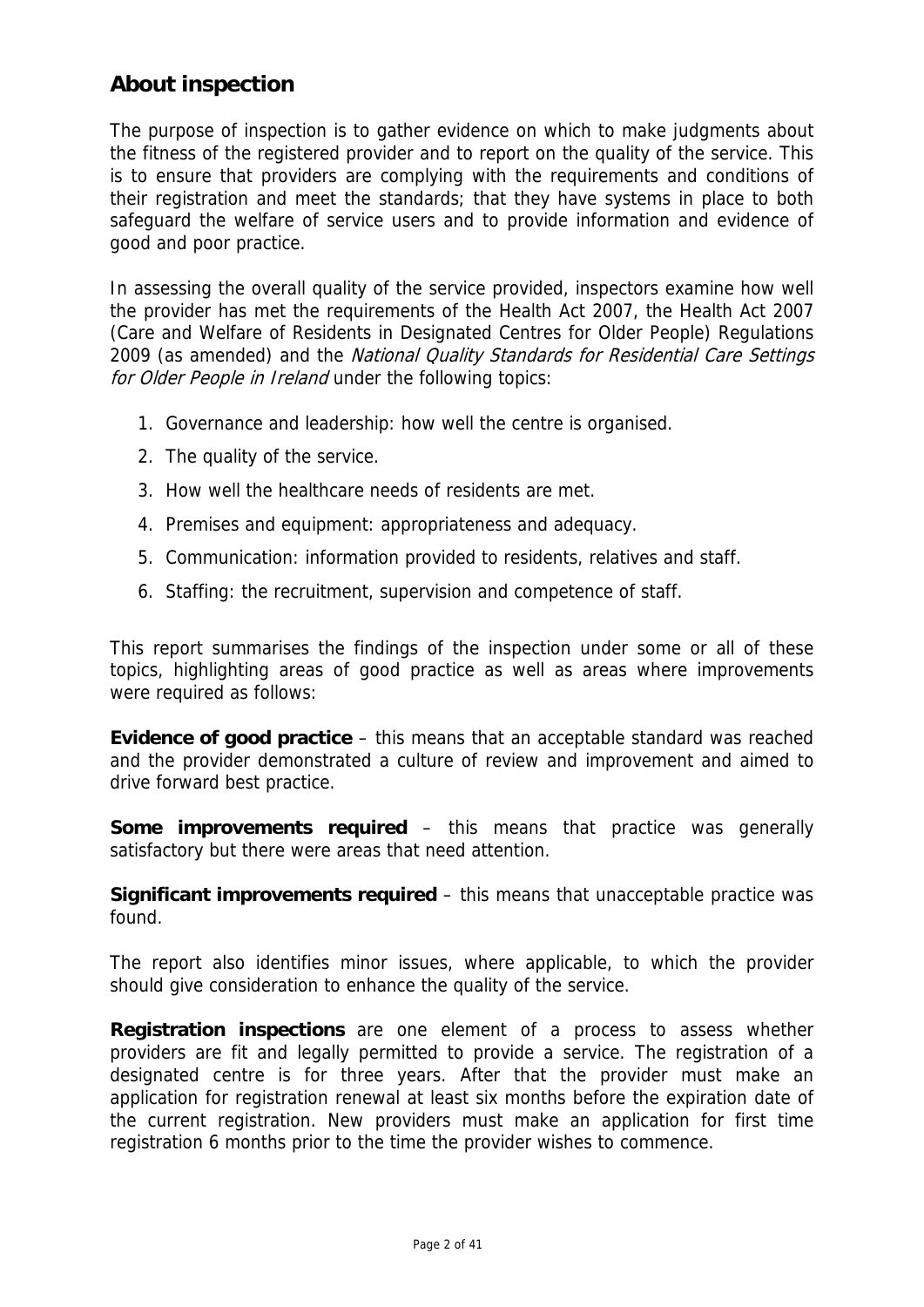In controlling entry to service provision, the Chief Inspector of Social Services is fulfilling an important regulatory duty under section 40 of the Health Act 2007. Part of this duty is a statutory discretion to refuse registration if the Chief Inspector is not satisfied about a provider's fitness to provide services, or the fitness of any other person involved in the management of a centre.

The registration inspection is one element for the Chief Inspector to consider in making a proposal to the provider in respect of registration. Other elements of the process designed to assess the provider's fitness include the information provided in the application to register, the Fit Person self-assessment and the Fit Person interviews. Together these elements are used to assess the provider's understanding of, and capacity to, comply with the requirements of the regulations and the Standards. Following assessment of these elements, a recommendation will be made to the Chief Inspector and the formal legal process for registration will proceed. As a result, this report does not outline a final decision in respect of registration.

The report is available to residents, relatives, providers of services and members of the public, and is published on our website www.hiqa.ie.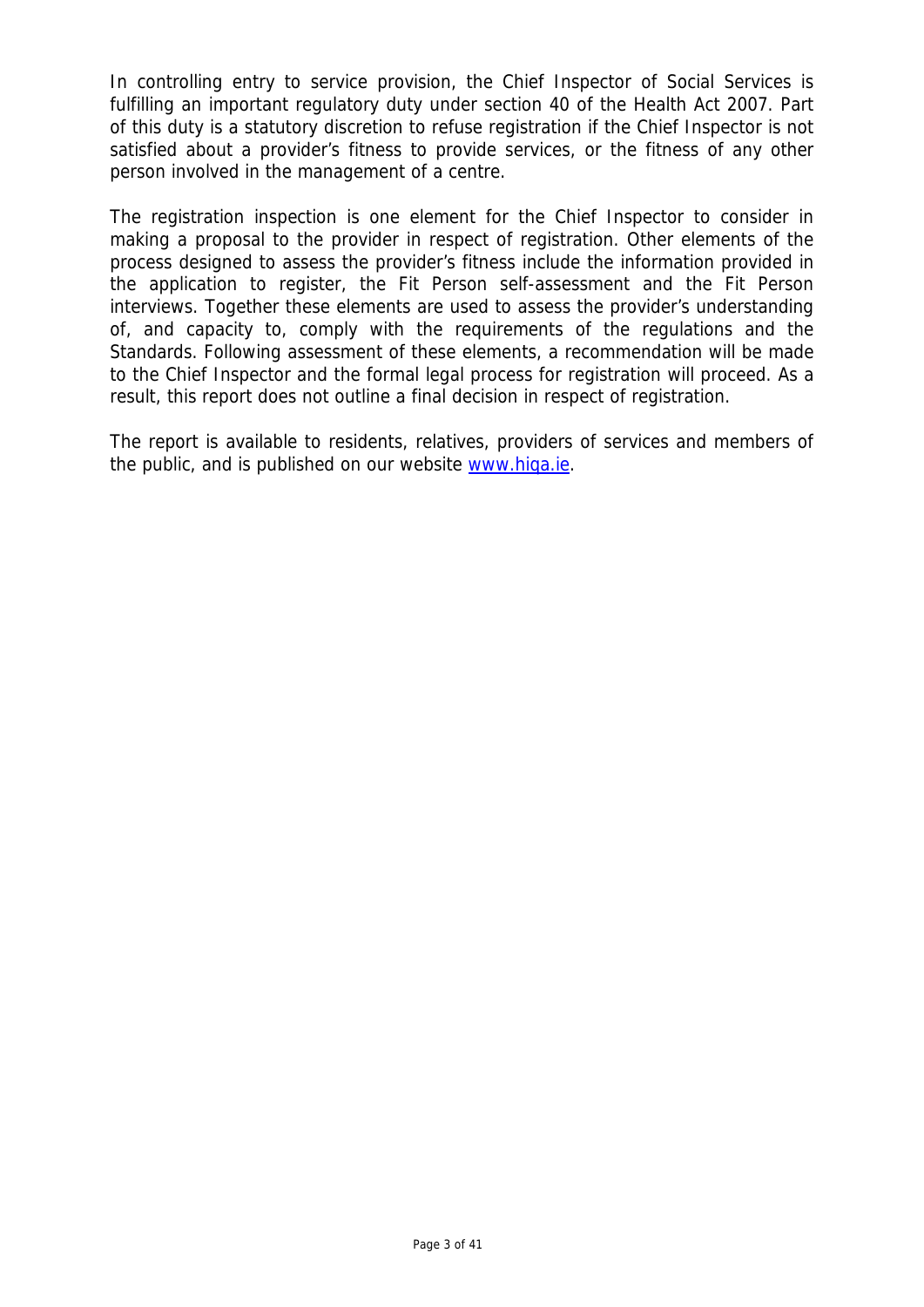# **About the centre**

### **Description of services and premises**

Elm Nursing Home is a purpose-built residential centre with 61 places. The provider recently converted one bedroom with accommodation for three into two single bedrooms and reduced the bed numbers from 62 to 61. It provides long-term, palliative, convalescent and respite care. It is a two story building with 58 single rooms and one three-bedded room. All bedrooms have a wheelchair accessible en suite shower, toilet and wash-hand basin. There is a sitting room and dining room on each floor and a reading room as well as a kitchen, laundry, treatment room, oratory, hairdressers' room, staff facilities and visitors' room. In addition to the en suite bathrooms there are five toilets, four of which are assisted toilets. There are two baths which are not used. Residents have access to a secure enclosed garden.

There are eighteen independent living chalets and a social centre on the grounds. Car parking is available at the side of the centre.

### **Location**

Elm Hall Nursing Home is situated close to the village of Celbridge. It is situated close to Elm hall Golf Club and close to the Hazel Hatch train station.

| Date centre was first established:             | June 2006             |
|------------------------------------------------|-----------------------|
|                                                |                       |
|                                                |                       |
|                                                |                       |
| Number of residents on the date of inspection: | $157 + 1$ in hospital |
|                                                |                       |
|                                                |                       |
| Number of vacancies on the date of inspection: | 4                     |

| Dependency level of<br>current residents | Max | <b>High</b> | <b>Medium</b> | Low |  |
|------------------------------------------|-----|-------------|---------------|-----|--|
| <b>Number of residents</b>               | 10  |             | 14            |     |  |

### **Management structure**

Elm Hall is owned by Springwood Nursing Homes Ltd. and Mairead Byrne, the Managing Director, is the nominated person on behalf of the provider. The Person in Charge, Caroline Perry is known as the Director of Nursing and she reports to the Managing Director. There is an assistant Director of Nursing, Amada Miller, who deputises in the absence of the Person in Charge. The two Clinical Nurse Managers (CNM), staff nurses and care assistants report to the Person in Charge. All non clinical staff report to the provider.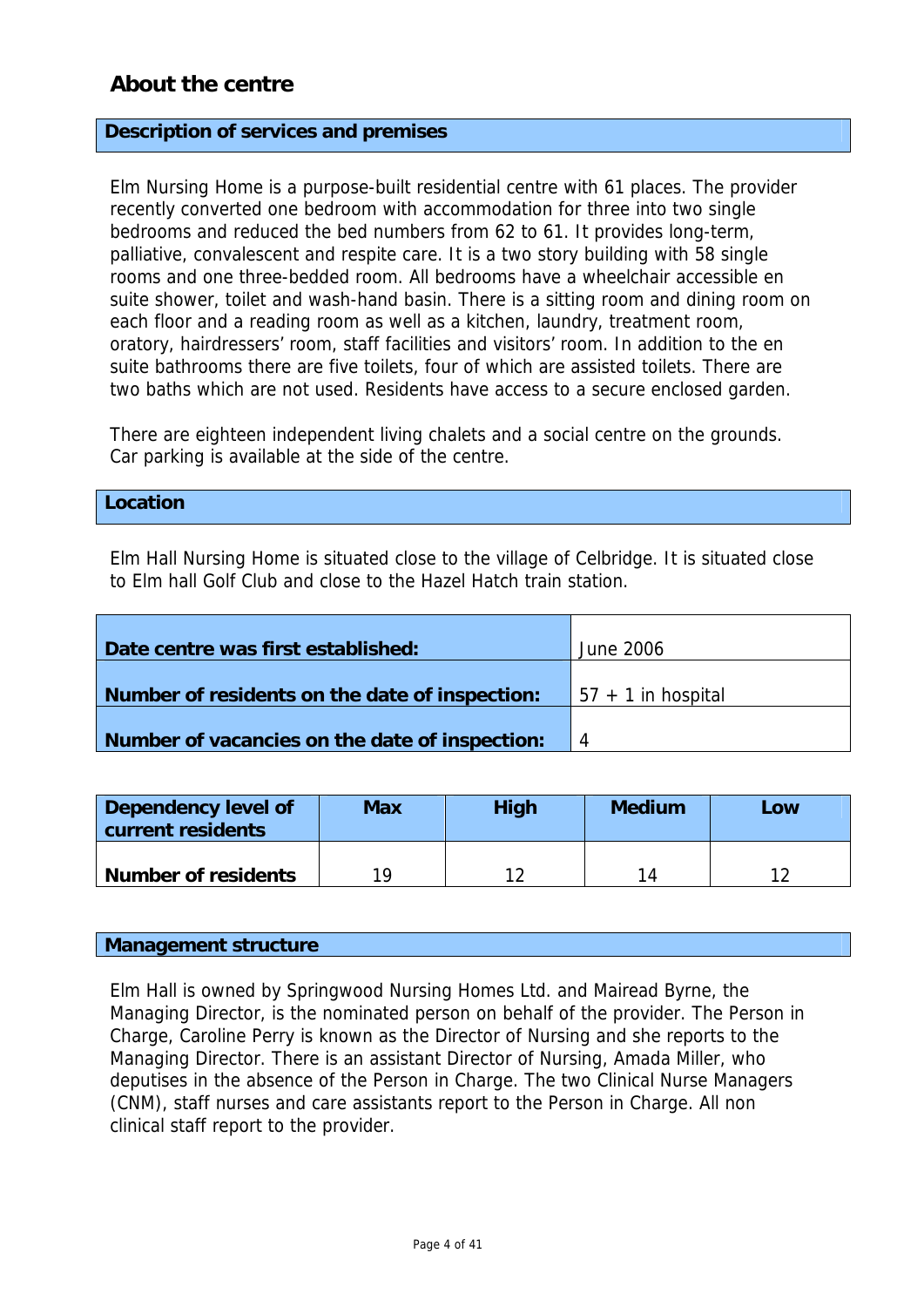| <b>Staff</b><br>designation                                  | <b>Person</b><br>in<br>Charge | <b>Nurses</b> | Care<br>staff | Catering<br>staff | <b>Cleaning</b><br>and<br>laundry<br>staff | <b>Admin</b><br>staff | <b>Other</b><br>staff |
|--------------------------------------------------------------|-------------------------------|---------------|---------------|-------------------|--------------------------------------------|-----------------------|-----------------------|
| <b>Number of</b><br>staff on duty<br>on day of<br>inspection |                               | $1*$          | $8*$          | 3                 | 5                                          |                       | $5***$                |

\* There were two nurses in addition to the person in charege on day two of the inspection

\*\* Eight care assistants reduce to six in the afternoon

\*\*\* Provider, 2 activity coordinators and 2 maintenance staff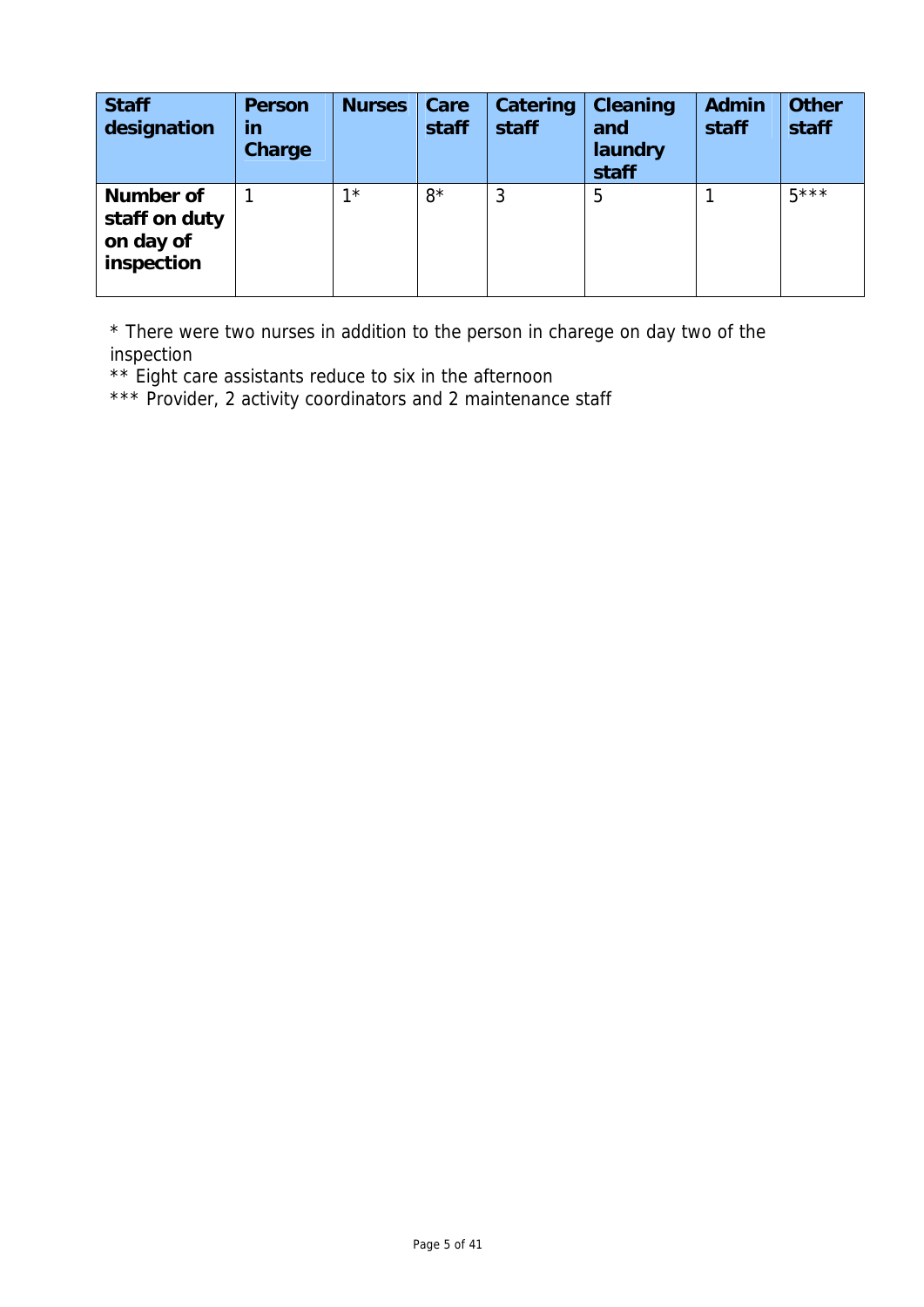# **Summary of findings from this inspection**

This was an announced registration inspection carried out over two days and the second inspection of this centre by the Health Information and Quality Authority (the Authority). The provider has made an application for the centre to be registered for the first time under the Health Act 2007 (Registration of Designated Centres for Older People) Regulations 2009. As part of the registration process the provider has to satisfy the Chief Inspector that she is fit to provide the service and that the service will comply with the Health Act 2007 (Care and Welfare of Residents in Designated Centres for Older People) Regulations 2009 (as amended).

During the inspection, separate fit person interviews were carried out with the provider and the person in charge. Inspectors also reviewed all of the information provided in the registration application form and supporting documents.

Inspectors met with residents, relatives, and staff members. They also observed practices and reviewed documentation such as care plans, medical records, accident records, complaints logs, policies and procedures and staff files.

The premises are spacious, comfortable and well maintained. Inspectors found that staff were committed to caring for residents and worked hard to look after them.

Residents' medical healthcare needs were catered for and they had access to peripatetic services. Some aspects of nursing care were not based on evidence-based practice. Staff required further training on a number of critical clinical care practices including care planning and working with residents who have behaviours that challenge.

Findings from the previous inspection of 10 November 2009 were also reviewed. The inspectors found that three actions had been completed, four areas for improvement were in progress and two actions were not addressed. The areas not fully addressed included risk management and the training or by other means of all staff in the protection of vulnerable adults.

The provider and person in charge did not meet all of the requirements of the Health Act 2007 (Care and Welfare of Residents in Designated Centres for Older People) Regulations 2009 (as amended) and the National Quality Standards for Residential Care Settings for Older People in Ireland. Inspectors found that there was poor governance in relation to staffing, management of absenteeism and the fact that the person in charge had a clinical caseload adversely affected the standard of care provided. Serious concerns were identified by inspectors in the prevention and management of falls and the temperature of the water in the sinks in the residents' en suite bathrooms was too hot and posed a risk to residents. These findings required urgent attention and the person in charge was requested to submit an Immediate Action Plans to address these issues following the inspection. Satisfactory action plans were submitted to the Authority within agreed timeframes.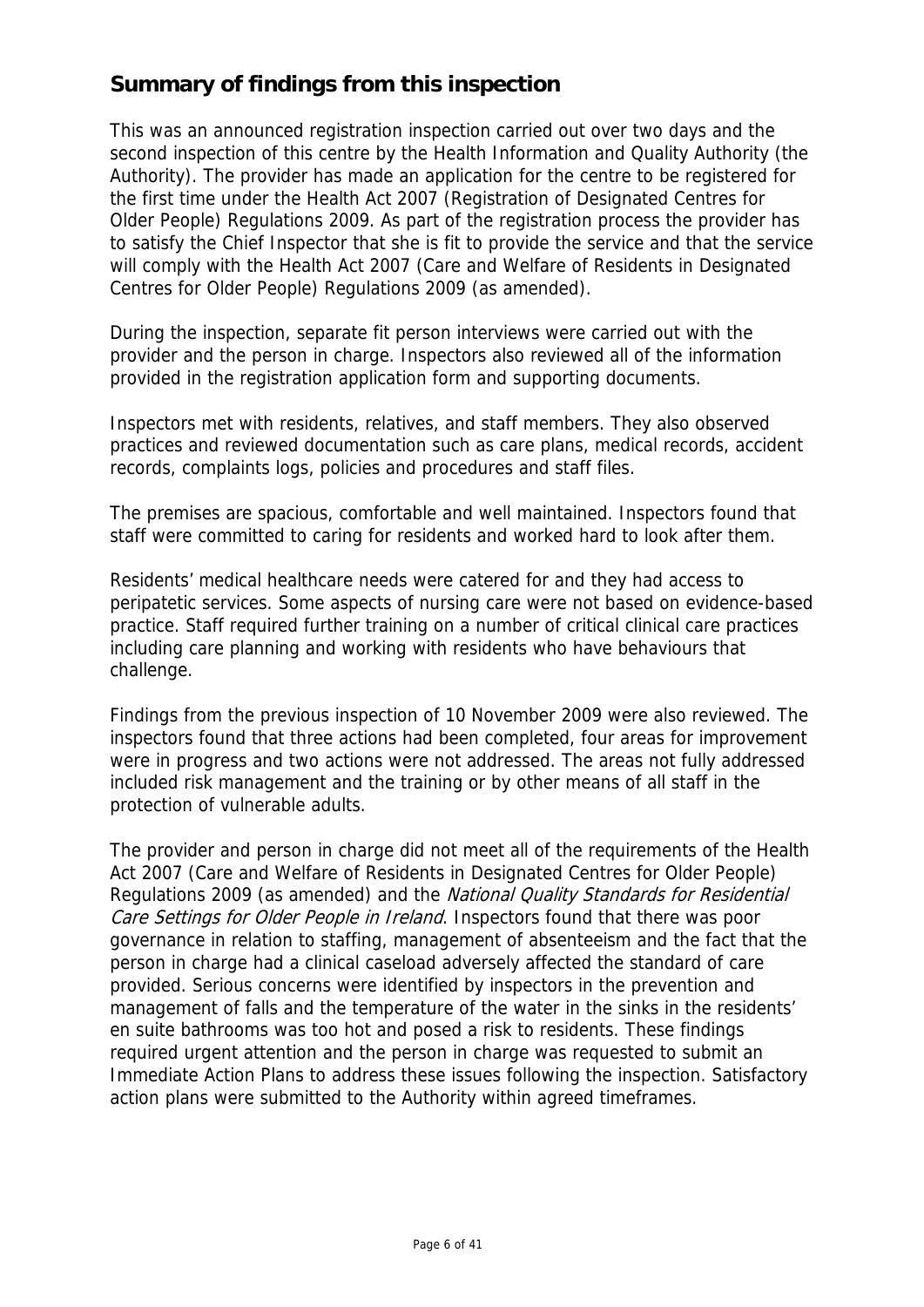Other improvements were required as follows:

- **F** risk management policies and procedures did not meet regulations and did not guide practice
- **there was no formal fire training for newly recruited staff**
- elder abuse awareness was lacking among non-clinical staff
- there were no formal systems in place to review the quality and safety of care
- $\blacksquare$  the complaints policy did not meet requirements
- the statement of purpose did have all the required information and the provider failed to alert the Authority of amendments to the statement of purpose
- the person in charge failed to notify the authority when a resident sustained an injury following a fall.

These issues are discussed in the body of the report and are included in the Action Plan at the end of this report.

### **Comments by residents and relatives**

Inspectors reviewed questionnaires from sixteen residents and thirteen relatives. They interviewed residents and relatives in private and also spoke with several residents and relatives during the inspection. Comments from residents and relatives were very mixed.

Relatives and residents were satisfied with the layout of the home and the high standard to which it was maintained. Relatives and residents said the facility is always very clean, well kept, bright and airy and caters to residents' needs.

Both residents and relatives praised the calibre of staff but they expressed concerns that there were not enough staff employed to meet the needs of the residents both day and night. Residents provided examples of how they are affected when there are insufficient staff on duty, for example, "I would like more staff, it takes too long for staff to answer the bell". Relatives praised the care team, catering and cleaning staff. One comment from a relative included "the staff are very caring, considerate and kind, they work hard and are often stressed out when there is not enough on duty and they cannot carry out the patients' care with enough attention".

Relatives were satisfied that they could approach a staff member with any query and they were contacted if their relative's condition changed.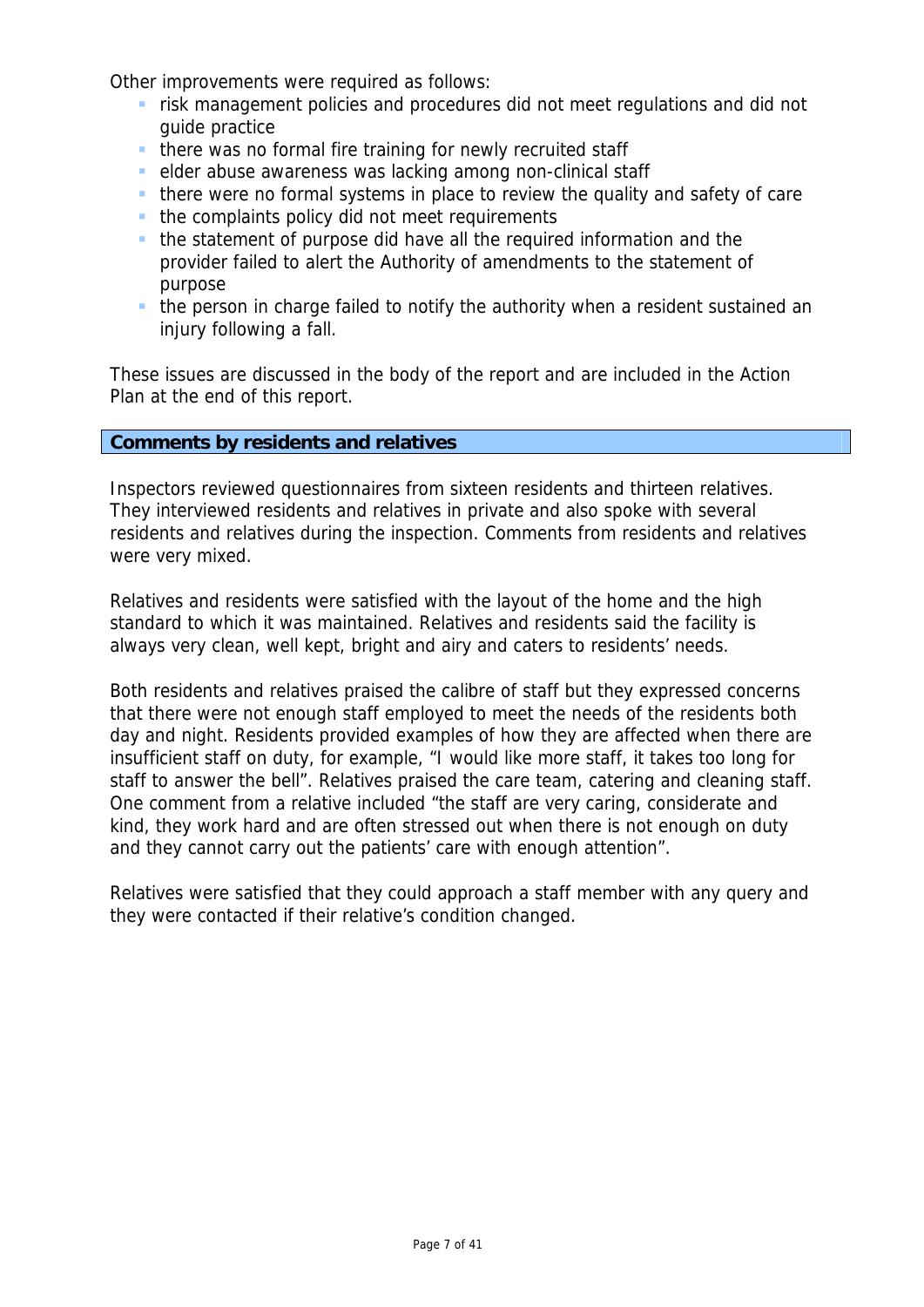# **1. Governance: how well the centre is organised**

**Outcome: The centre is well organised and managed and complies with the requirements of the Health Act 2007, the regulations and standards.** 

**Good governance involves the effective and efficient deployment of resources in accordance with the stated purpose and function of the centre. Governance includes setting clear direction for the service, a commitment to continual improvement and having a system in place to effectively assess and manage risk.** 

### **Evidence of good practice**

Measures were in place to protect residents' finances and personal property. There was a policy in place for the safeguarding of residents' finances. The provider told inspectors that family or friends usually managed residents' personal finances, but that she managed small amounts for one resident. Inspectors noted that this was kept in a digital safe and all incoming and outgoing amounts were recorded and the resident was asked to sign to confirm transactions and the balance. Residents had a lockable space in their rooms to store valuables and the provider had valid insurance cover which included indemnity for residents' personal property which was reflective of the requirements of the Regulations.

The directory of residents was up-to-date and contained all information concerning residents as required by the Regulations. Residents had contracts of care which stated terms and conditions. Services that incurred additional cost such as hair dressing and chiropody were clearly identified. These documents were viewed by inspectors and deemed satisfactory.

Inspectors were satisfied that maintenance issues were addressed appropriately. A schedule of refurbishment was in place and the maintenance personnel on the premises on the day of the inspection described this to the inspectors.

### **Some improvements required**

The fire training records showed that most staff had attended mandatory fire training. The most recent training was held on 13 July 2010, 24 February and 4 March 2011. Staff were knowledgeable of fire procedures and these were displayed throughout the premises. Records of fire drills carried out at least monthly were reviewed. Fire escape routes were checked daily. The fire alarm system was checked April 2011. The fire automatic release button was checked weekly and recorded. The Authority received a letter from a competent person that all statutory requirements in relation to fire safety were met. While the majority of staff had undertaken fire safety training, the recently recruited care staff who commenced employment in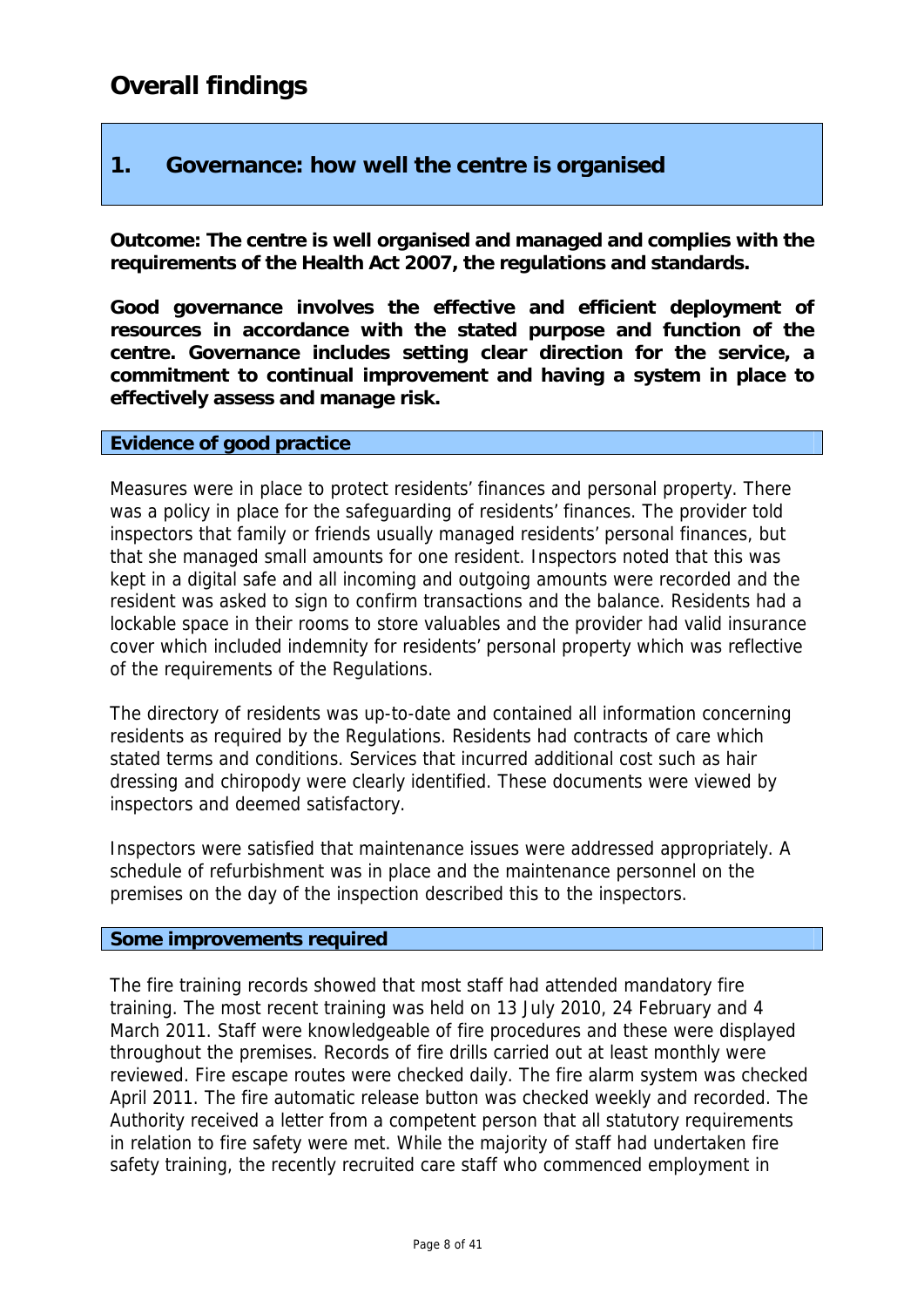March and April had not undertaken formal fire safety training. The provider told inspectors further training was planned for 16 June 2011 to bring all new staff up-todate.

Inspectors viewed the centre-specific health and safety statement, which identified environmental hazards and outlined controls to minimise risks. For example, there was a visitors log in place to monitor the movement of persons in and out of the building to ensure the safety and security of residents. The person in charge detailed the process for the total evacuation of residents from the centre should an emergency arise. However, there was no emergency plan in place to guide staff in responding to untoward events. The provider said this policy was with the health and safety consultants to be updated.

The complaints policy did not meet the requirements of the Regulations. The person in charge displayed a positive attitude towards complaints and said a significant amount of her time was spent responding to issues raised by families. She said that she viewed complaints as an opportunity to improve the service. Residents and relatives said they could raise any issues with the person in charge or any staff member but the person in charge was often busy and did not have time to talk to them. The inspectors viewed the complaints log and found that both verbal and nonverbal complaints were documented and included details of investigations and actions undertaken to resolve a complaint. However, the complainant's satisfaction with the investigation and outcome were not recorded and the complaints policy did not identify an independent appeals process.

The policy for the prevention, detection and response to abuse was comprehensive and the provider had put arrangements in place for the training of clinical staff in the prevention of elder abuse. The area of the protection of vulnerable adults was identified at the previous inspection and while clinical staff were trained as a result, and were able to define their responsibilities should they suspect an allegation of abuse and told inspectors what they would do if an allegation of abuse was made to them. However, household staff could not detail how to respond to allegations of suspected elder abuse. The protection of vulnerable adults would be enhanced if training or other means of informing staff about the elder abuse policy was extended to non-clinical staff members.

Inspectors noted that there was no formalised process in place to supervise residents in the day room. Inspectors observed at times that a staff member would stay in the day room on the first floor to supervise residents. However, this was not formalised in the morning before 10.30 am. Inspectors observed that residents with cognitive impairment and some at a high risk of falling who required high levels of supervision were left unsupervised until that time. Staff reported that they looked in when passing to check on residents.

There was no formal system in place to review the quality and safety of care such as reviewing accidents and incidents (including near misses) in order to learn from serious or untoward incidents or adverse events involving residents. While the provider and person in charge stated that they used complaints and feedback to review practices and improve the service, this was not recorded. The person in charge had attended training on auditing clinical practice but she had not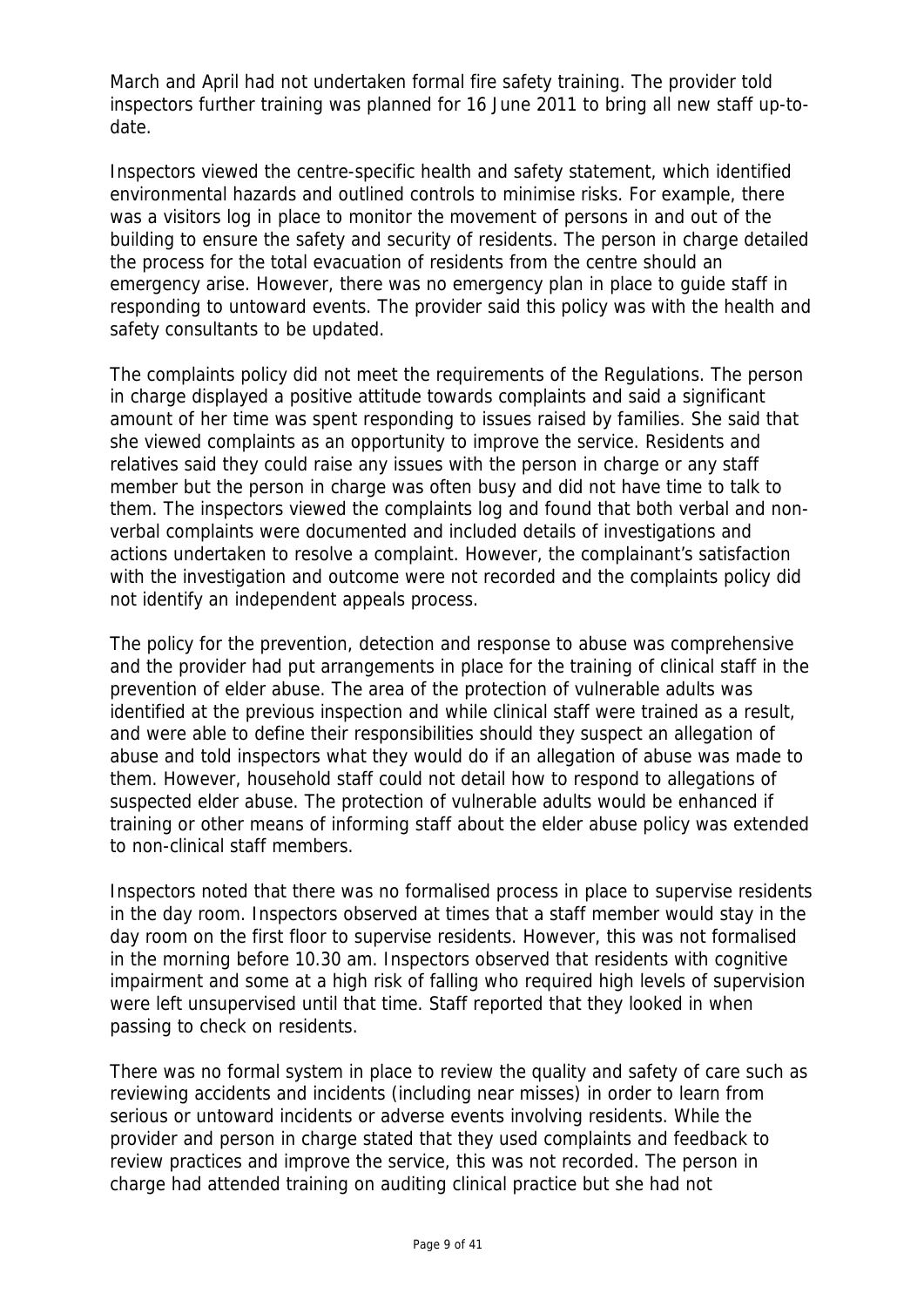implemented this training. The person in charge confirmed that no audits had been undertaken since September 2010. Inspectors noted that audits were carried out during 2010 on falls, pressure sores and restraint but they were not used to inform service improvements as there were no areas for improvement identified.

### **Significant improvements required**

Inspectors had significant concerns regarding the staffing of the centre. When inspectors reviewed the planned and actual rosters for the centre, they noted that there was evidence of significant absenteeism. In addition, there was a high turn over of staff. The Chief Inspector received information of concern regarding staffing levels on 11 May 2011. The provider was issued an Immediate Action Plan to submit information regarding the staffing and skill-mix. This information was submitted to the Authority in a timely manner and was comprehensive in nature. The issue of staffing is discussed in more detail later in this report.

Inspectors were concerned regarding the governance and clinical leadership in the following areas

- **F** risk management procedures
- **falls prevention**
- the management of behaviour that challenges
- **processes for assessments and care planning**
- **obligations under the Regulations**

These areas are discussed in more detail further in this report.

The provider did not have comprehensive risk management policies in place. This was identified at the last inspection and was only partly addressed. The policies specified some risks, which were being managed, but did not include all of the requirements of Regulations such as assault, self-harm and resident absent without leave. The person in charge acknowledged that the policy had not been fully implemented. Untoward incidents were not consistently documented. Staff told inspectors that episodes of challenging behaviour were not recorded as incidents. This was confirmed by inspectors who reviewed incident reports.

The statement of purpose did not comply with the Regulations. This was identified at the previous inspection in 2009 and had not been fully addressed. The provider updated this on the second day of the inspection but it still did not contain all of the requirements of the Regulations. For example, it did not fully include the arrangements made for dealing with complaints or fire precautions.

The provider and person in charge were not fully aware of their responsibilities in relation to notification of prescribed incidents. A resident who had fallen on 23 April 2011 and required transfer to hospital following an injury sustained was not notified to the Chief Inspector. The Authority received a notification for this accident on 18 May 2011.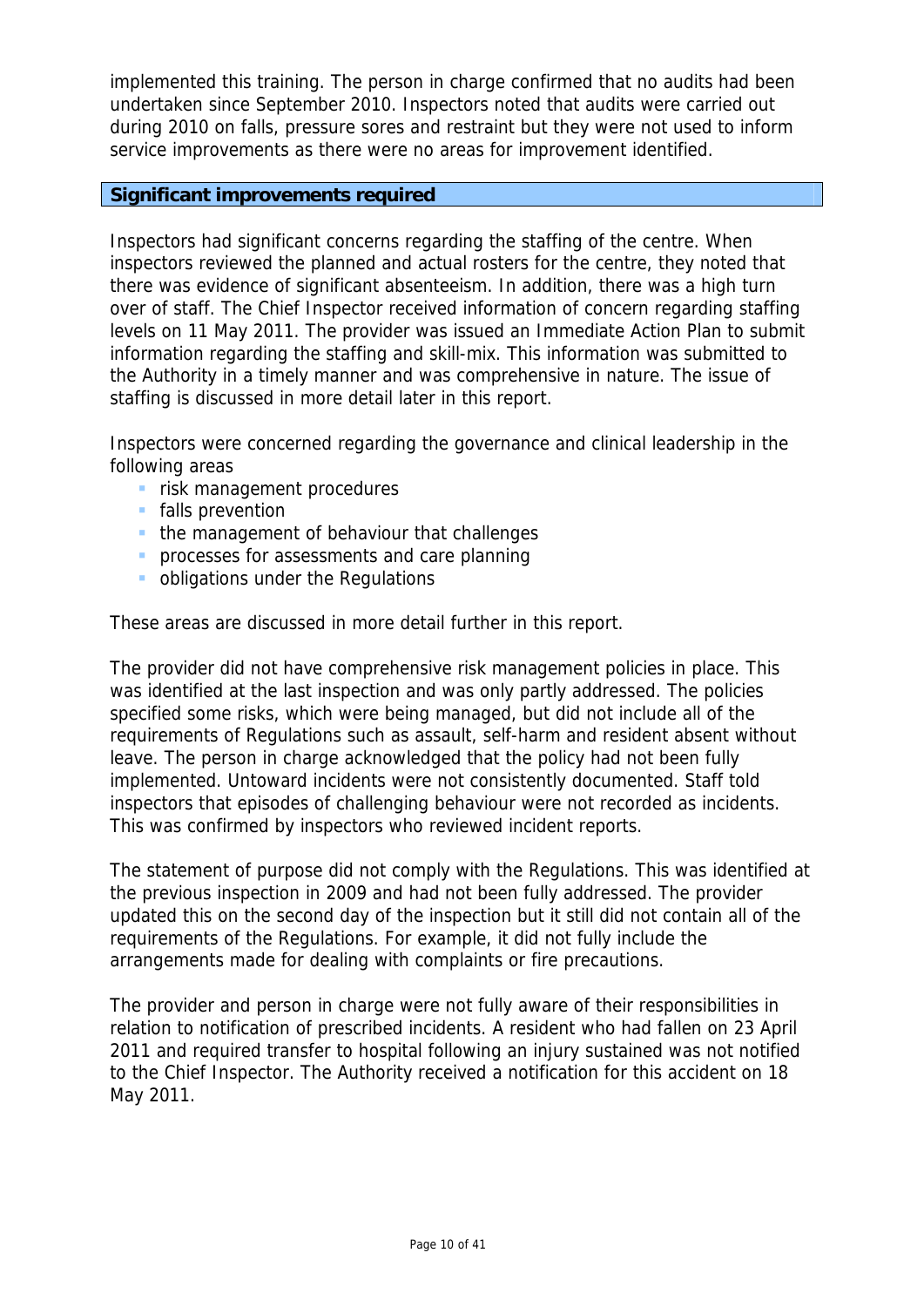# **2. Quality of the service**

**Outcome: Residents receive a good standard of service, appropriate treatment and are treated with courtesy and respect.** 

**A quality service is one where residents are protected from harm or abuse, where practice is person-centred, where rights are protected, where residents are enabled to play an active part in the centre and where management, staff and residents work together towards continuous improvement.** 

### **Evidence of good practice**

Residents' rights were respected and this was illustrated through lifestyle and daily routine choices and the promotion of residents' independence. Residents told inspectors that they were able to exercise choice about many aspects of life, such as the time they got up in the morning. An inspector observed that one resident chose to stay in bed until midday and others returning to their bedrooms for a rest after lunch and returning to the day room later in the afternoon to socialise with other residents. They had menu choices at their meal times and could choose where to have their meals. Staff were attentive to residents' personal appearances and some residents and relatives commented that they enjoyed regular visits by the hairdresser.

Inspectors noted that many of the residents had dementia-related conditions and inspectors saw that staff were attentive in their interactions with residents, addressing residents by the appropriate name and using a gentle tone of voice. One relative spoke at length with inspectors and indicated her family member had dementia stated "As she deteriorated activity staff picked up that she was no longer capable of playing card games which she always enjoyed, but they have introduced her to new hobbies such as art and included her in music sessions which she clearly enjoys. Staff are very responsive to all her needs". Another relative was pleased that her mother had made friends with other residents.

Residents' privacy and personal space was respected. Inspectors observed staff knocking on bedroom doors and waiting for permission to enter. Cleaning staff were observed seeking permission to enter bedrooms. Most of the residents had their own bedroom. Screens were drawn in shared bedrooms and the main door to the bedroom was closed by staff when assisting residents with their personal care.

Residents maintained social relationships and inspectors noted that many visitors called on the days of the inspection. Links were maintained with the local community through visiting transition year students, and local entertainers and groups performing for residents. Inspectors observed that a number of people who lived in the retirement village came to the centre and joined the residents for lunch, this was an opportunity to socialise and for residents who moved from independent living to maintain friendships.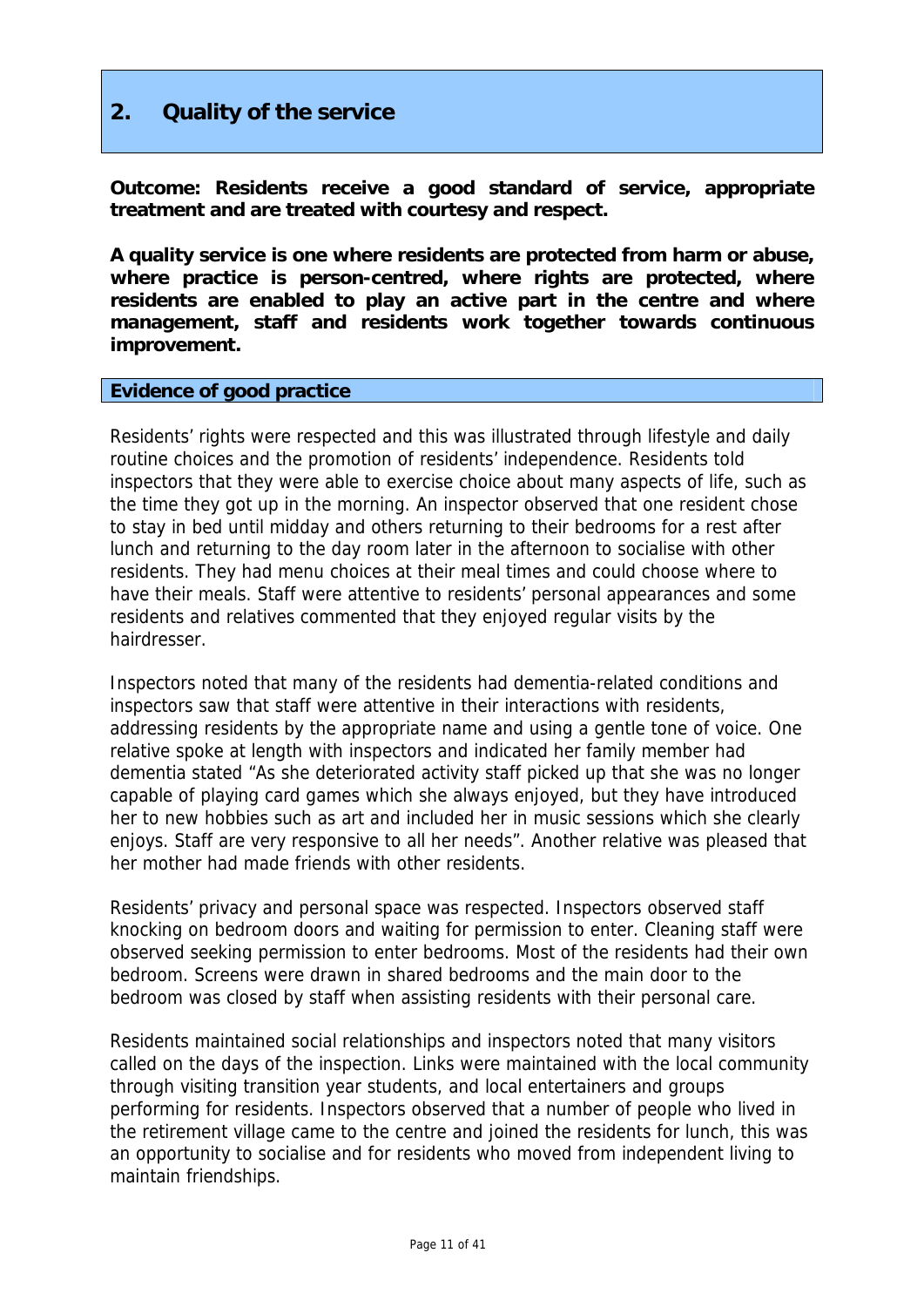Visitors primarily met with residents in the communal sitting rooms or bedrooms but access to a private space was available for those who wished to see relatives' and friends privately.

There was a structured program of activities in place which was facilitated by two dedicated activities coordinators who normally worked opposite shifts to provide activities seven days each week. The programme was flexible and was adjusted to meet the choices of residents on a daily basis. There was a range of activities to encourage physical and mental stimulation. An activity coordinator told inspectors she often used soothing music and candles to create a tranquil environment for residents to unwind. There was a weekly exercise class led by the activity personnel and residents participated in games which included bowling that promoted mobility. Residents spoken with told inspectors how they enjoy playing bingo, reading and discussing articles currently in the news. One resident appreciated the fact that staff respected her wish to spend time in her room and not engage in group activities.

The kitchen was spacious, clean and suitable in size to cater for the needs of all residents. It was well equipped and well stocked with meat, fruit and vegetables and home baking was done daily. The chef kept records of the dietary requirements and likes and dislikes of each resident including those on special diets. The chef showed an inspector the planned menu cycle which was rotated monthly and adjusted to reflect seasonal options. Inspectors observed the chef chatting with residents and ensuring that they were satisfied with their meals. Catering staff upheld the dignity of a resident by cutting his meat prior to serving him at the table. The chef told the inspector that snacks were provided should any residents require food during the night. Care assistants also had access to the kitchen at night time.

Inspectors observed residents at lunch in a bright dining room on the ground floor and a smaller dining room on the first floor. Residents were seated around small circular and rectangular tables which promoted interactive conversation between residents and staff. The menu offered nutritionally balanced, home cooked food. At a previous inspection the lack of choice for residents on modified diet was an issue and inspectors fount that this had been addressed. Residents were asked about their choice from the menu and those who required modified diets were offered a choice for dinner and evening meal. Inspectors saw that a variety of pureed meals were served to residents. Those that required help were offered assistance sensitively and discreetly. Staff in the dining room were observed encouraging residents to be as independent as possible while eating. Residents had access to drinks during the day. Water fonts were placed in communal areas where residents could help themselves and care staff offered assistance to those who required it.

### **Some improvements required**

There was evidence that staff made significant efforts to meet residents' needs for social engagement and occupation in meaningful ways. While there were "getting to know you" information booklets in place for residents, there was no social assessment done to ensure that activities provided met the needs of individual residents especially residents who could not participate in group activities.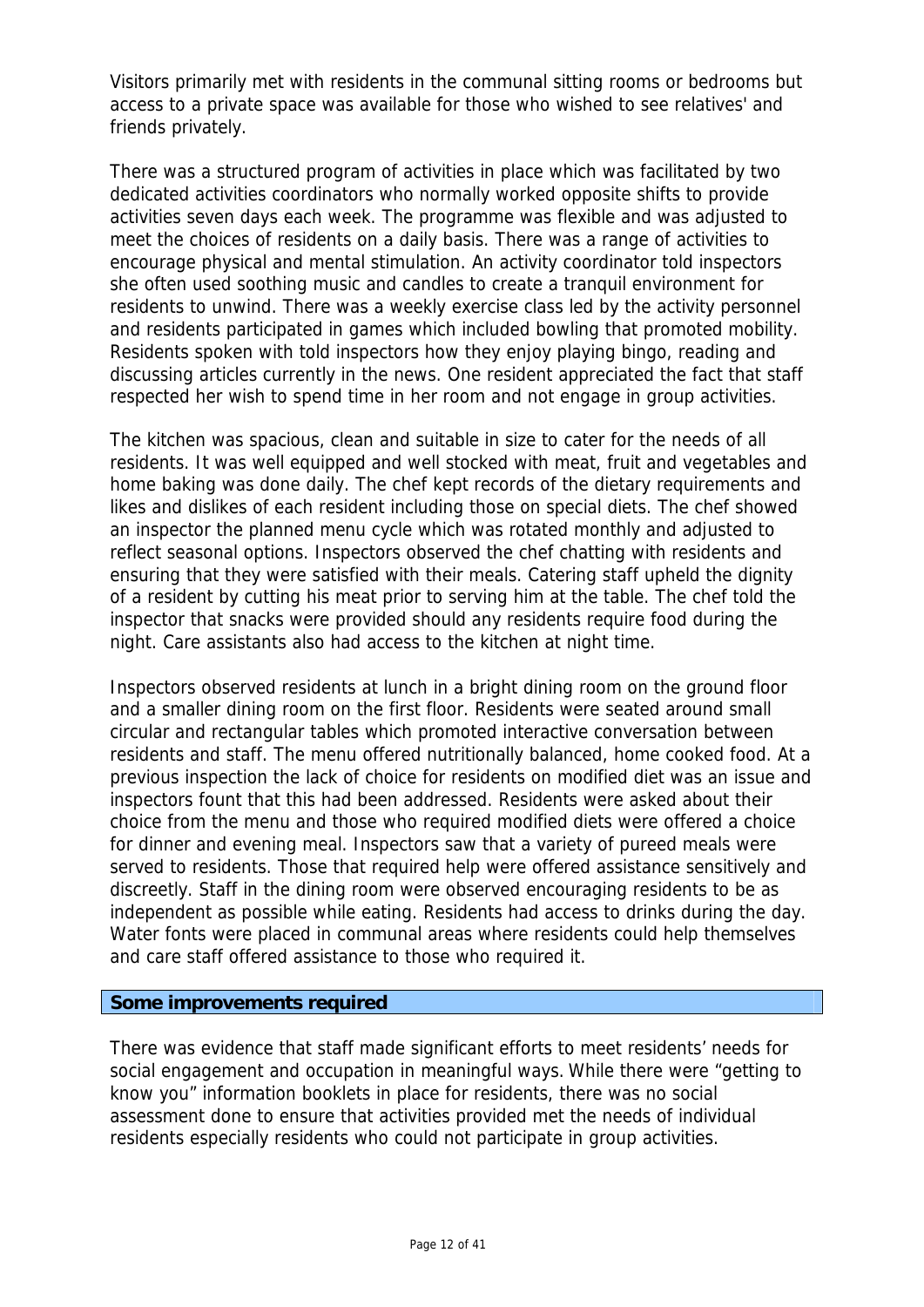Although there were adequate numbers of showers and bathrooms, staff reported that all residents had showers because the two baths were unsuitable for dependant residents. Consequently residents who preferred a bath were not offered one.

### **Minor Issues to be addressed**

Arrangements were in place to address residents' spiritual needs. Clergy from a range of denominations visited the centre as required. A priest said mass regularly and a communion service was held each Sunday. However, some residents expressed a wish to have mass said at least on a weekly basis at the centre. Records showed that this issue was raised at the Residents' Committee meeting in Sept 2010.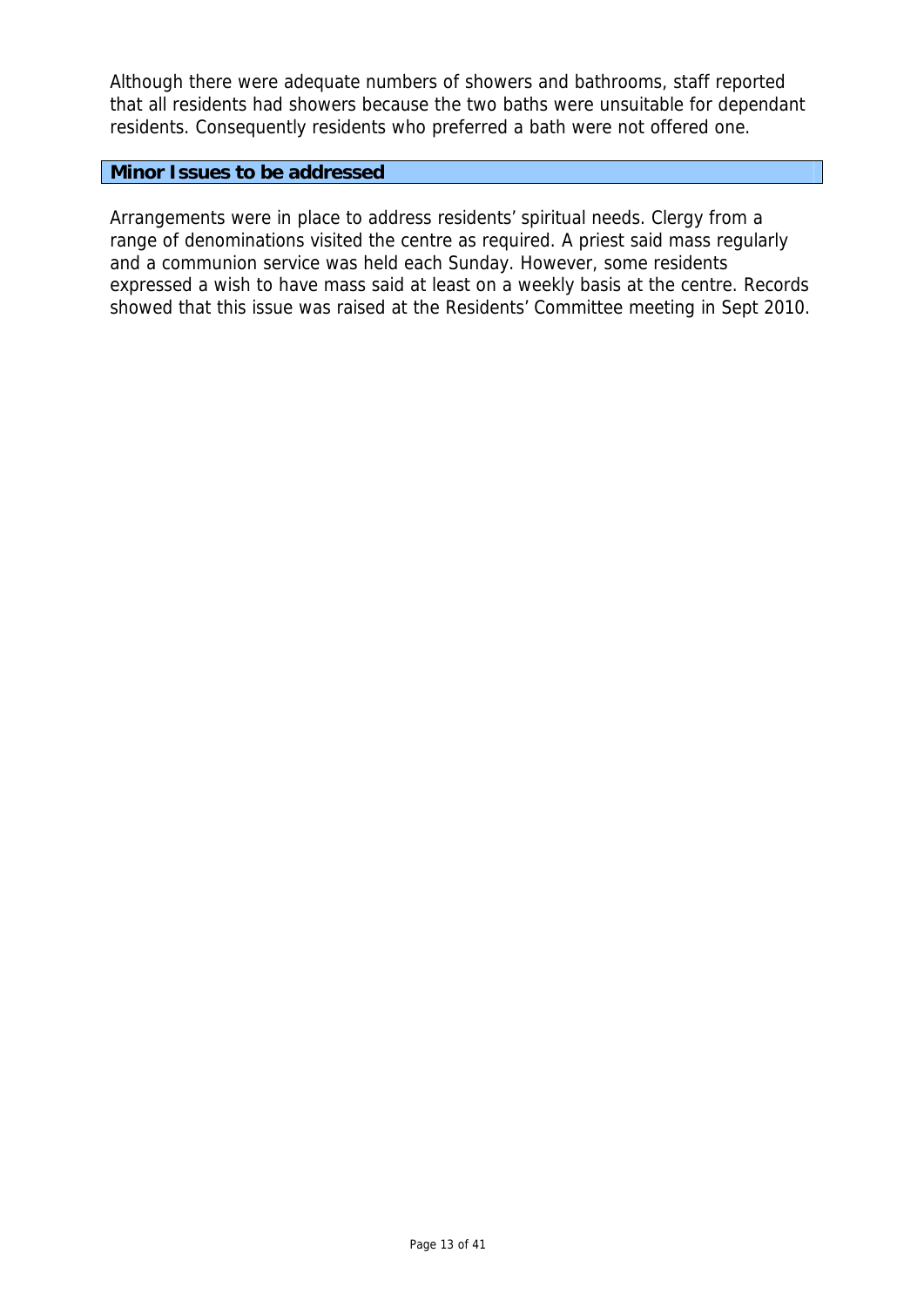# **3. Healthcare needs**

**Outcome: Residents' healthcare needs are met.** 

**Healthcare is integral to meeting individual's needs. It requires that residents' health, personal and social care needs are assessed and reviewed on an ongoing basis, within a care planning process that is person centred. Emphasis is firmly placed on health promotion, independence and meaningful activity.** 

### **Evidence of good practice**

Pre-admission assessments were completed by the person in charge to ensure the needs of the potential resident were met. The person in charge told inspectors how she went to the hospital or home to meet prospective residents. Inspectors viewed completed assessments in care plans. This assessment included liaison with the relevant medical and surgical specialities.

The centre is served by a local GP who visited twice weekly or as required and residents where possible were enabled to retain the services of his/her own GP. Outof-hours medical services were also provided by K-Doc. Residents were also able to access physiotherapy services privately. Documentation confirmed that residents were also enabled to attend local hospitals for outpatient appointments. The community medical liaison team followed up with residents who had been in Connolly Hospital and they provided an on-site medical service on GP referral to prevent unnecessary admissions to hospital. One resident was under the care of the team at the time of inspection.

There was good emphasis placed on health promotion activities and the maintenance of independence. Residents were observed being encouraged to be active, to participate in activities, walk around the building and undertake personal tasks that they could do by themselves. Nurses promoted independence by including information about what residents were capable of doing independently in care plans. Residents had access to occupational therapy for seating assessments and to a range of assistive devices. Inspectors noted that all residents had access to a wide range of health professionals and a record of referrals and appointments were maintained in each resident's file. Dietetic and chiropody services was provided and ophthalmology services were available on an annual basis to all residents. Speech and language therapy and audiology services were available to residents by GP referral. One resident with swallowing difficulties had been referred to hospital for tests and specialist advice was obtained. Residents' records showed that vital observations such as weight, blood pressure, temperature and pulse were routinely monitored.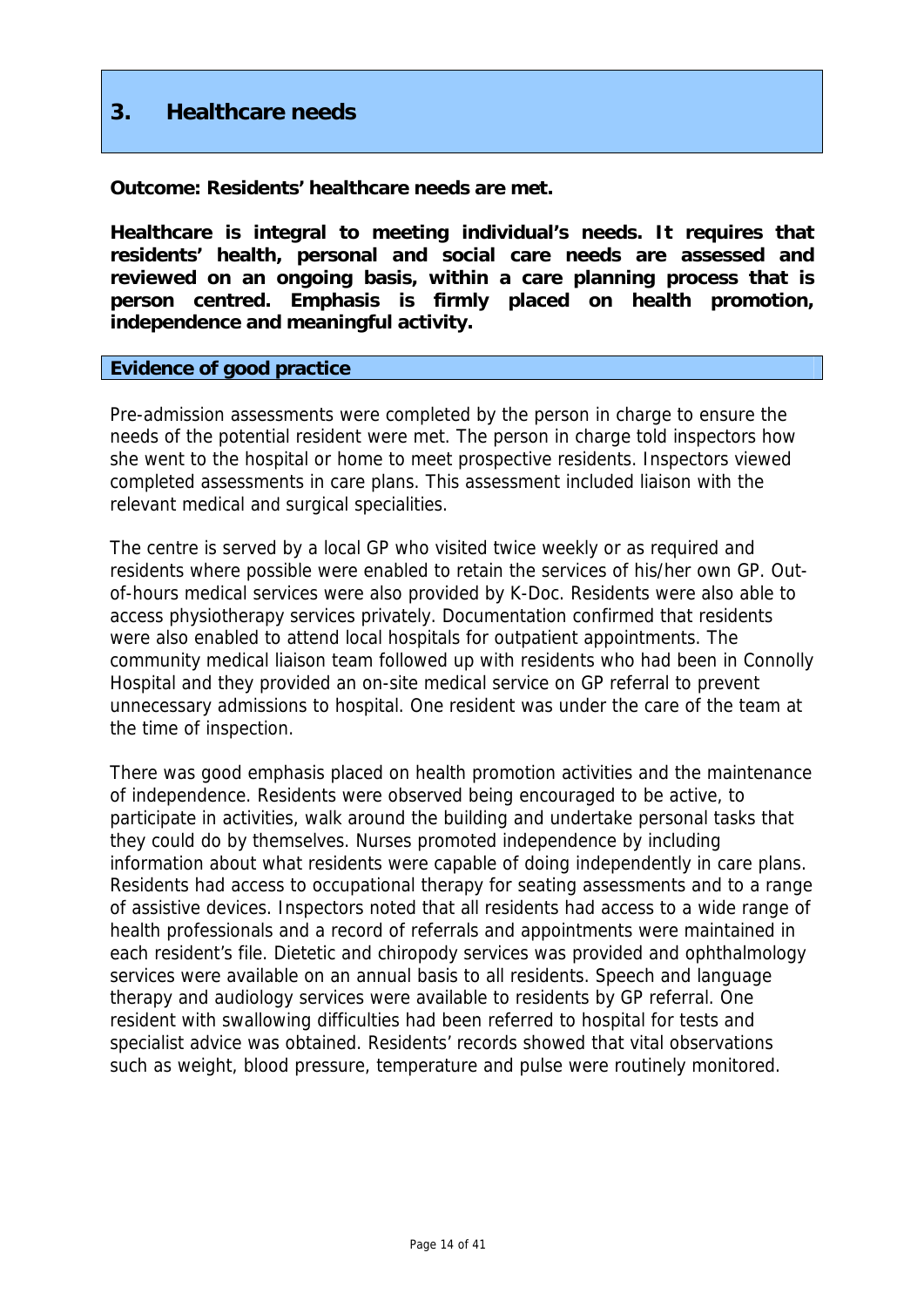Two residents with wound care problems were being managed appropriately. There was a wound care plan to guide staff on the provision of pain relief and dressings. In addition, care records conveyed that external expertise was obtained from a tissue viability nurse and through regular attendance at a vascular clinic to optimise healing of the wounds.

Nursing staff described how they managed end-of-life care. Nursing staff told inspectors that they had developed good links with community bereavement services and the palliative care team. Inspectors met a home care nurse who called to review a resident receiving palliative care. The team visited as required and had continued input into the residents' care. The provider informed inspectors that a bungalow in the complex was made available for family members to stay overnight. Requiem services were also provided in the centre.

All medication was reviewed by the prescribing doctor every three months or more frequently should a change in a residents' health occur. An inspector reviewed medical files and noted the medication review by the prescribing practitioner was documented in the resident's medical notes. Medication was securely stored in a locked clinical room. Medications requiring refrigeration were stored appropriately and controlled drugs were secured in a locked cabinet. An inspector viewed the controlled drugs register. Controlled drugs were checked by two nurses from opposing shifts, at the change of each shift to ensure all drugs were accounted for.

In a previous inspection the person in charge was required to review and amend the policy on medication management and this had been satisfactorily completed. Inspectors found that it included the management of all aspects of medication from ordering, prescribing, storing and administration. The policy included procedures for the disposal of unused or out-of-date medication.

### **Some improvements required**

Inspectors noted that the reporting of medication errors was not in line with the policy. A nurse stated that there were no records of medication errors because errors did not occur. However, inspectors found that a resident who was underweight had not been given a prescribed nutritional supplement on three occasions. The nurse said this was because it was out of stock. This had been remedied on the second day of inspection but inspectors noted that it had not been reported as a medication error.

### **Significant improvements required**

Inspectors examined care records and found that residents were comprehensively assessed on admission and had care plans in place to meet their needs. However, the ongoing assessment and reviews of care plans were poorly managed. This issue was highlighted at the previous inspection and the person in charge had addressed this by inserting a review page for information about any changes to the plan in light of the review. However, clinical assessments were not regularly updated at the required three-monthly intervals or more frequently if needs changed. While residents' care needs were noted to be outlined in a format that described the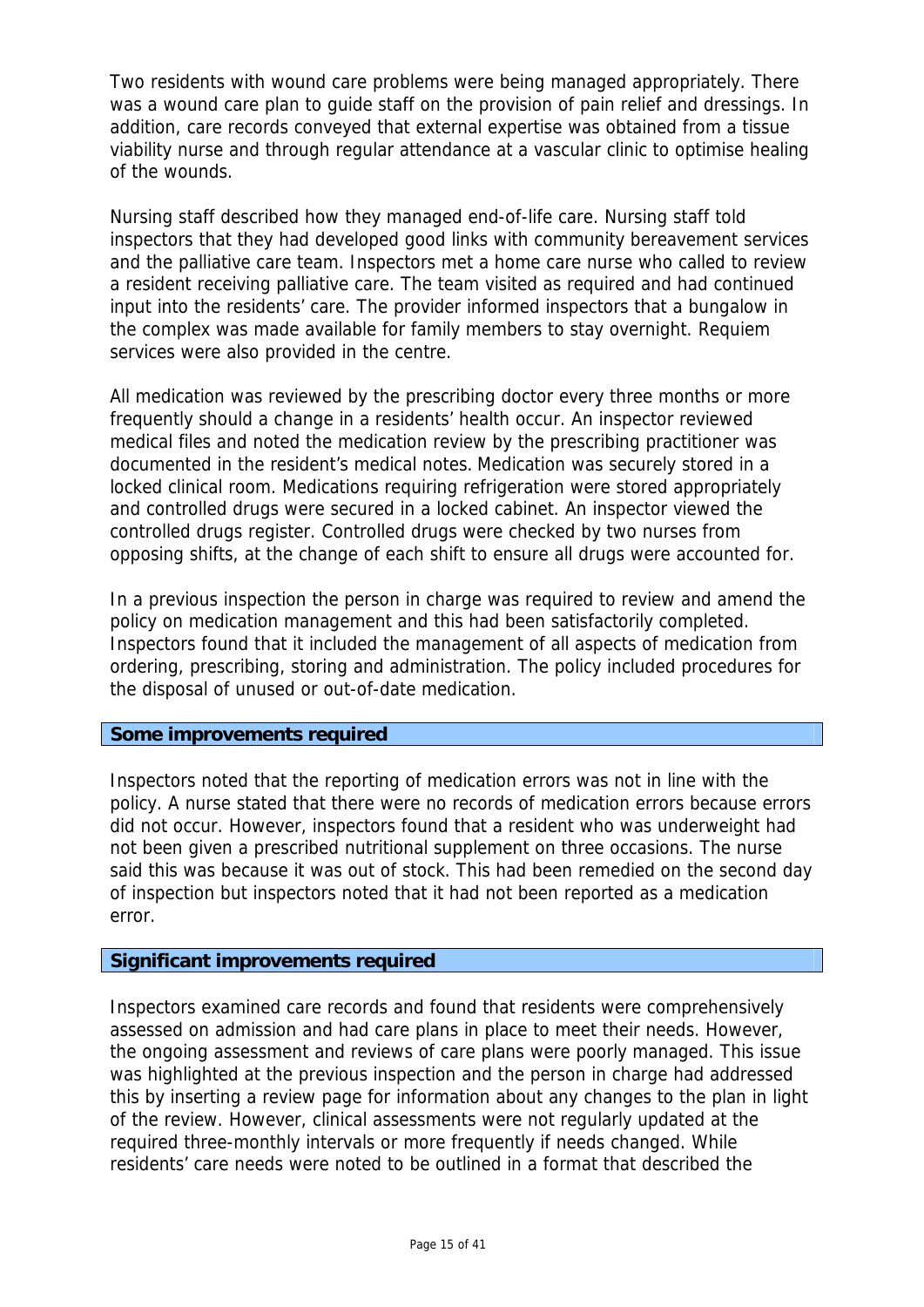problem, care interventions were not routinely reviewed or sufficiently specific to guide practice. For example, a resident whose nutritional assessment placed her at risk of malnutrition did not have her care plan amended to reflect this. The provider said that nurses had received training in care planning but this was not evident from training records, which showed that the person in charge completed training in care planning in May 2007 and only one staff nurse completed this training in December 2008.

Inspectors were concerned about the provision of clinical care in the area of falls, restraint and behaviour that challenges that negatively impacted on the quality and safety of residents.

Inspectors found that falls were poorly managed. Residents were assessed for risk of falls on admission and falls diaries were usually completed when a resident fell. Nurses undertook appropriate neurological observations if they suspected a head injury following a fall. However, risk assessments were not consistently updated as part of the three-monthly care plan review. For example, two residents who had recurring falls did not have a risk assessment completed after they fell and there was no recorded evidence that additional appropriate measures had been put in place to minimise the risk of recurrent falls. A resident who sustained a serious injury from a fall did not have her care plan amended or additional interventions implemented to reduce the risk of falls or injury from falls. This resident had three subsequent falls.

Inspectors noted that in 2011 there had been 33 falls up to the day of inspection. Twenty-eight falls were unwitnessed and there had been a high number of recurrent falls. One resident suffered a serious injury that required hospitalisation for a falls related injury. As no audits had been carried out in 2011, the person in charge was not able to review the number, nature, cause or severity of incidents and accidents and subsequent outcomes for residents. The provider in the self assessment said that "incidents would be recorded and investigated and remedial action implemented as necessary", this was not evident from the documentation reviewed. The lack of a systematic review of all falls and actions taken by staff, resulted in poor outcomes for some residents.

Inspectors reviewed the incident and accident reports and found staff did not carry out the recommendations recorded by the person in charge in the incident and accident log. For example, the person in charge recommended that a resident who fell in her bedroom should be up in the day room by 10.00 am. This instruction was not recorded in her care plan or adequately communicated to staff and the resident later fell in her room at 10.30 am. Another recommendation by the person in charge stated, "Support the resident on the right side when walking". However, this information was not recorded in the residents care plan in order to guide staff. A staff member who told inspectors about the measures staff took to prevent these two residents from falling was not aware of the need to have the resident up by 10.00 am and did not mention the need to support the other resident on the right side when she used her walking aid.

Staff were not familiar with falls management. The inspectors spoke to a number of staff who informed them that they had not received education on falls prevention. Training records indicated that education on falls was last held in 2008. However,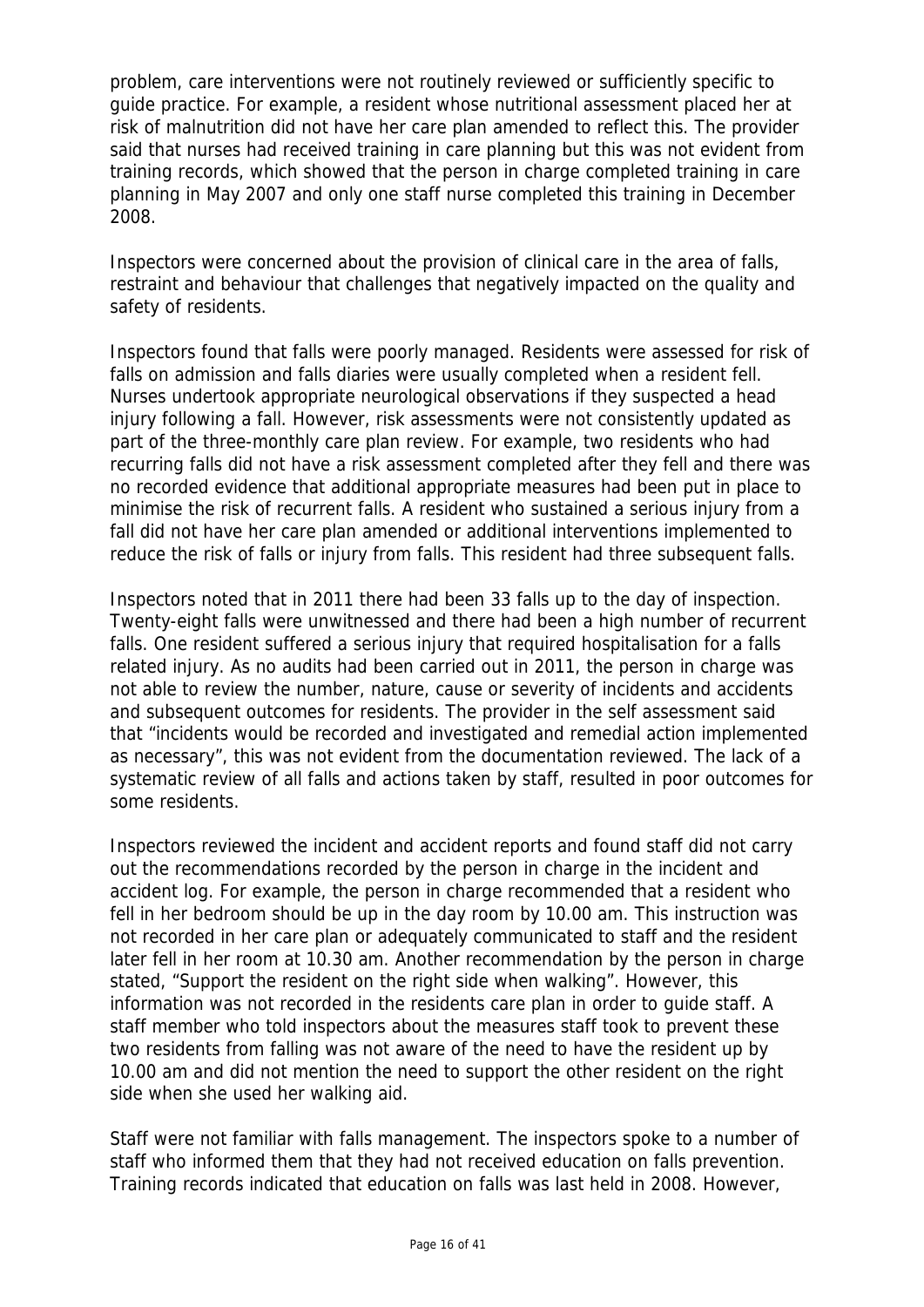due to the high turnover in staff this record would not be reflective of the current staffing compliment.

Inspectors found that in the absence of a team approach to falls prevention, staff had used restraint inappropriately to prevent a resident from falling. A nurse told inspectors that bedrails were used to prevent a resident from rolling out of bed and never to restrain, as there was a gap between the bedrails wide enough for a resident to get out should they wish. While discussing falls prevention, other staff told inspectors, they blocked the gap in the bed with furniture to restrain the resident from climbing out of bed. The nurse told inspectors that the centre promoted a restraint free environment and staff had been advised against this practice. Apart from this incident of poor management of restraint, inspectors did not observe any other resident in restraint during the inspection, but inspectors were concerned about care practices and arrangements for the supervision of care assistants, many of whom were new to the service.

The assessment for residents with behaviours that challenge were not comprehensive and did not identify trends or triggers and inform appropriate interventions to minimise the behaviour. Care plans did not provide adequate guidance for staff who worked with the residents. For example, a care plan for a resident who was described as "abusive or aggressive to staff" stated "reassurance given if resident (name) becomes aggressive/abusive". Yet this resident had scratched a staff member's arm. Another residents care plan stated "Resident (name) may be verbally abusive and physically aggressive". The person in charge said this was not a true reflection of the resident as the resident did not display aggressive behaviour and the care plan should be updated to reflect this.

Staff were able to describe effective techniques for communicating with residents who had behavioural problems but this information did not form part of the care plan for these residents. In light of the high turn over of staff in the centre the documentation regarding care of residents was not sufficiently complete to set out the residents' individual needs and provide a consistent approach to care.

Inspectors noted that some interventions resulted in poor outcomes for other residents. The care plan of a resident who wandered into bedrooms stated "Keep exits closed and redirect (resident name) if he is wandering into inappropriate areas. Allow him out to the garden". On the second morning of inspection an inspector met a distressed resident who could not access her bedroom when returning from the bathroom because she could not recall the key pad code to open the door into the corridor. These doors had been locked to prevent this resident from wandering. Inspectors noted that there were many residents with cognitive impairment on this floor. A relative told inspectors that she was relieved that her relative had been moved to another floor after she raised concerns about her relative being pushed by another resident.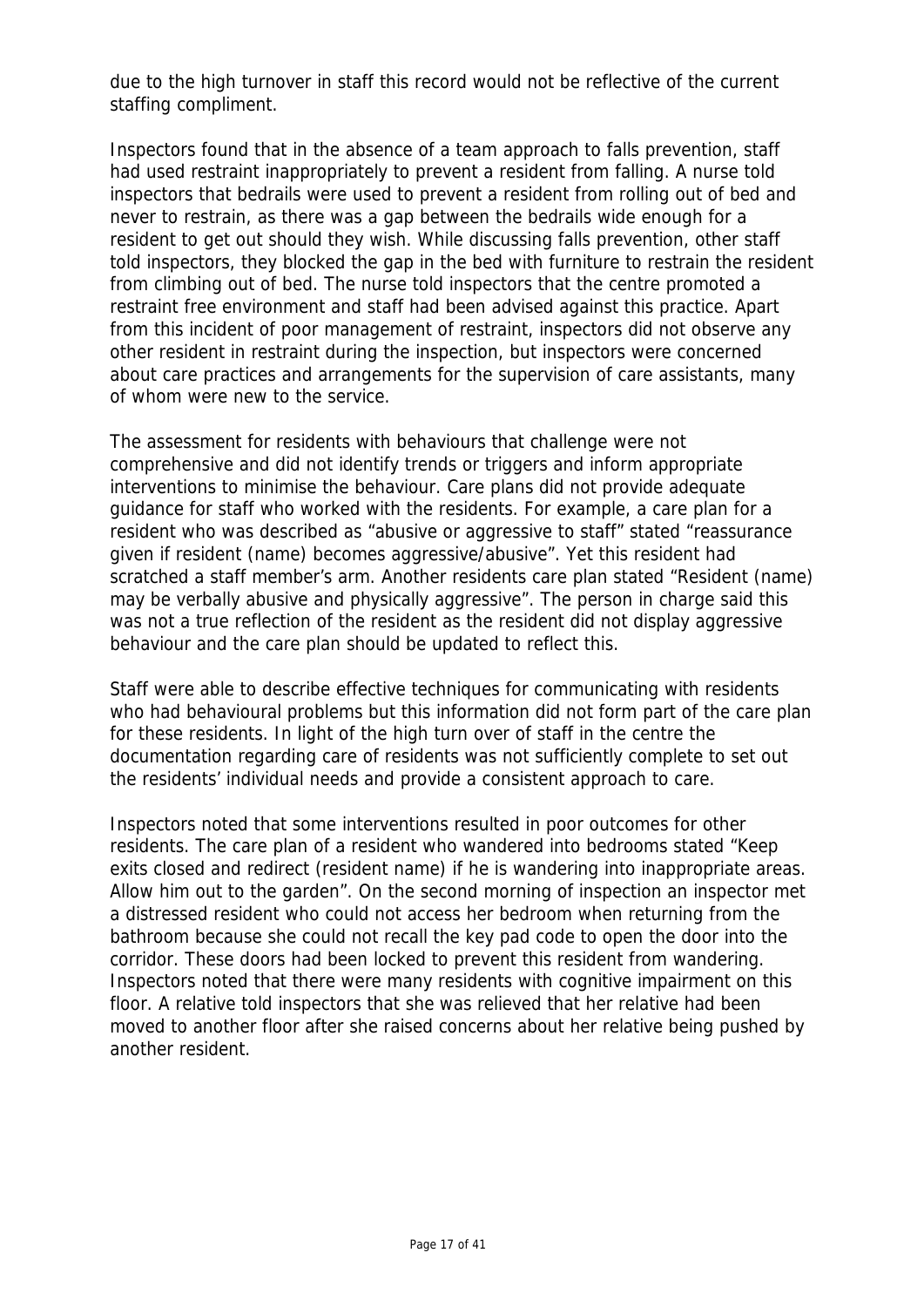# **4. Premises and equipment: appropriateness and adequacy**

**Outcome: The residential care setting provides premises and equipment that are safe, secure and suitable.** 

**A good physical environment is one that enhances the quality of life for residents and is a pleasant place to live. It meets residents' individual and collective needs in a comfortable and homely way, and is accessible, safe, clean and well maintained. Equipment is provided in response to the assessed needs of each of the residents and maintained appropriately.** 

### **Evidence of good practice**

Inspectors found the building to be clean, warm, comfortable and odour free. The premises design and layout was safe, hygienic, spacious and well maintained. There was a variety of seating in communal areas and on the corridor.

There was suitable and sufficient assistive equipment to support residents who had mobility difficulties. Each resident had their own individual equipment varying from wheelchairs, walking frames to walking sticks. There were call bells available in bedrooms, communal areas and in the smoking room.

There were sufficient toilets and showers to accommodate the needs of residents. Communal space, including sitting room space, was adequate.

A resident invited the inspectors to visit her room. Residents' bedrooms were personalised with photographs, televisions, stereos, books, ornaments and soft toys. There was plenty of storage space available in wardrobes and bedside cabinets.

Laundry and sluicing facilities were adequate and supported good hygiene practices. Inspectors noted that soiled clothing was laundered separately and at appropriate high temperatures to prevent the spread of infection. Residents' clothes were labelled to minimise mix-ups.

Inspectors found there was a well organised system in place for cleaning the building. The household staff were observed carrying out cleaning duties in a methodical manner according to the cleaning schedule.

Inspectors found that good hand hygiene practices were adhered to by staff. There were adequate hand-washing facilities and gels located in strategic areas throughout the centre.

CCTV was in use at exits, corridors and communal areas of the building, to maintain the safety of residents. Its use did not infringe on the privacy of the residents. This was highlighted in the Residents' Guide.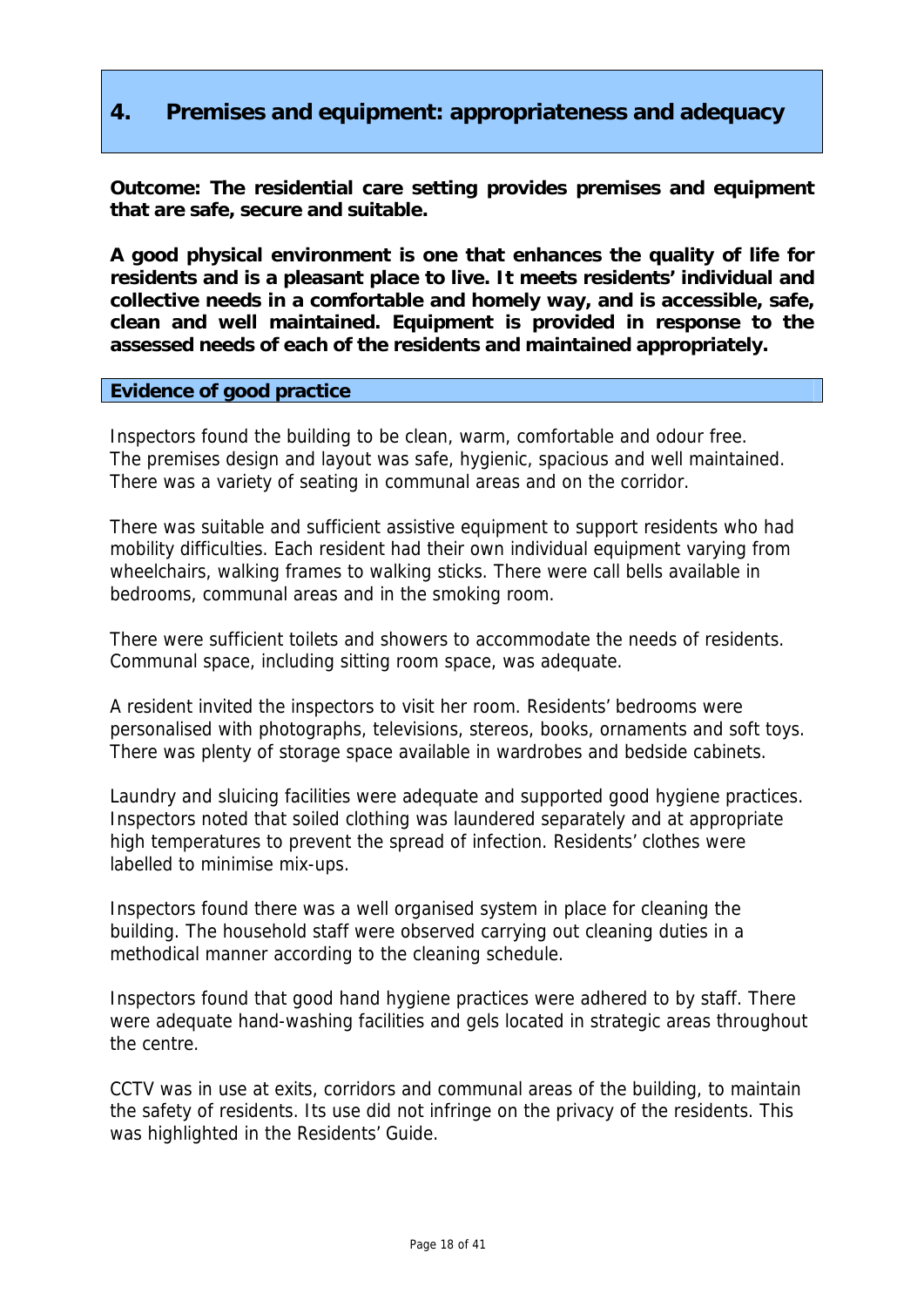The building was well maintained both internally and externally. General maintenance was addressed as required. The maintenance records were viewed by inspectors and they showed that all issues were followed up.

### **Some improvements required**

Inspectors observed the sluice room doors to be opened on the first day of the inspection and there were cleaning chemicals in these rooms. This was brought to the attention of the provider on day one of the inspection. The provider told inspectors that locks were being fitted to these doors to address this issue.

The laundry room was cluttered, inspectors observed a box of old slippers stored on top of the dryer, there were also lots of items of clean clothing which were unmarked on shelves beside the entrance.

The cleaners' room did not meet the national standards. The cleaning staff showed the inspectors where they stored the cleaning trolleys in a shed outside.

### **Significant improvements required**

The temperature of the water in the sinks in the residents' en suite bathrooms was too hot and posed a risk to residents. The temperature of the water in a downstairs en suite bedroom was 51.5 degrees centigrade and the temperature of the water in a resident's en suite bathroom on the first floor was 47.3 degrees centigrade. This was brought to the attention of the provider who stated this would be addressed immediately.

### **Minor issues to be addressed**

Inspectors found the storage of incontinence wear on open shelves in the toilets to be undignified.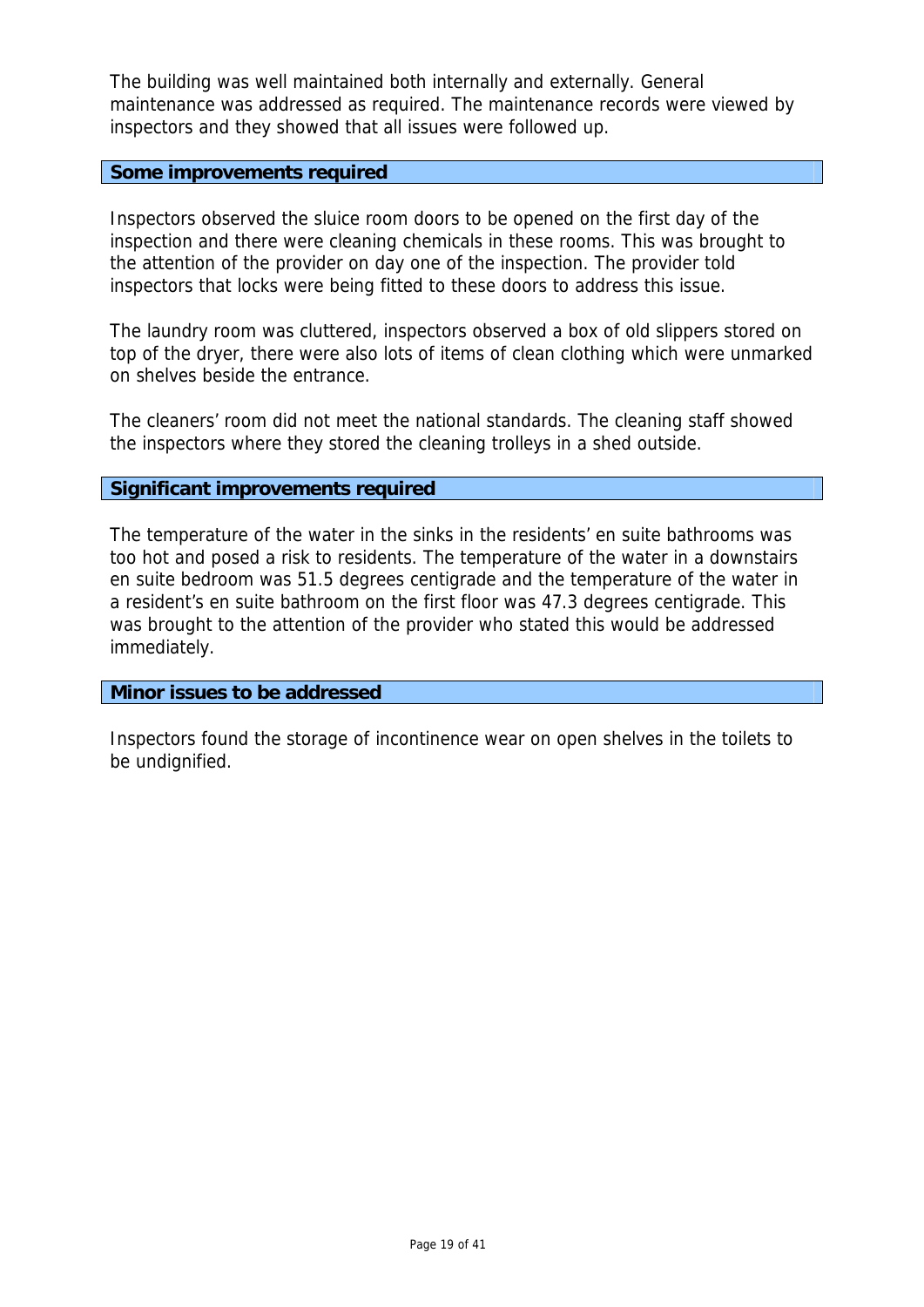# **5. Communication: information provided to residents, relatives and staff**

**Outcome: Information is relevant, clear and up to date for residents.** 

**Information is accessible, accurate, and appropriate to residents' and staff needs. Feedback is actively sought from residents and relatives and this informs future planning and service provision. Information is recorded and maintained in accordance with legal requirements and best practice and is communicated to staff on a need to know basis to ensure residents' privacy is respected.** 

### **Evidence of good practice**

Overall staff who spoke with the inspector were knowledgeable of the Regulations and the Authority's Standards. Copies of the Standards were available for staff in clinical areas.

Residents told inspectors that staff were approachable and they felt that communication was welcomed and encouraged. Relatives also told inspectors that they were informed by staff about the wellbeing of their family members, and were notified immediately of any change in health. Relatives confirmed they could approach a nurse or the person in charge with questions or concerns at any time.

There was a Residents' Guide available, which was reviewed by inspectors. It contained valuable information to assist prospective residents to make a decision regarding choosing a placement. The guide contained all the information required by the Regulations.

All residents had a phone in their room which enabled them to make and take calls in the private. Inspectors also met residents who had mobile phones. Residents had access to wireless broadband and one resident used the internet to make contact with a family member who lived abroad. Residents had access to complimentary daily newspapers, and they could also order daily papers which were delivered to their rooms.

All staff wore name badges with large print which could be easily read by residents. Each staff grade wore a different coloured uniform and residents who spoke with inspectors were aware of each staff member's role.

There were notices boards located around the building containing information on the activities planned for the month and the complaints procedure was prominently displayed.

All records including residents' records and medical notes were stored securely.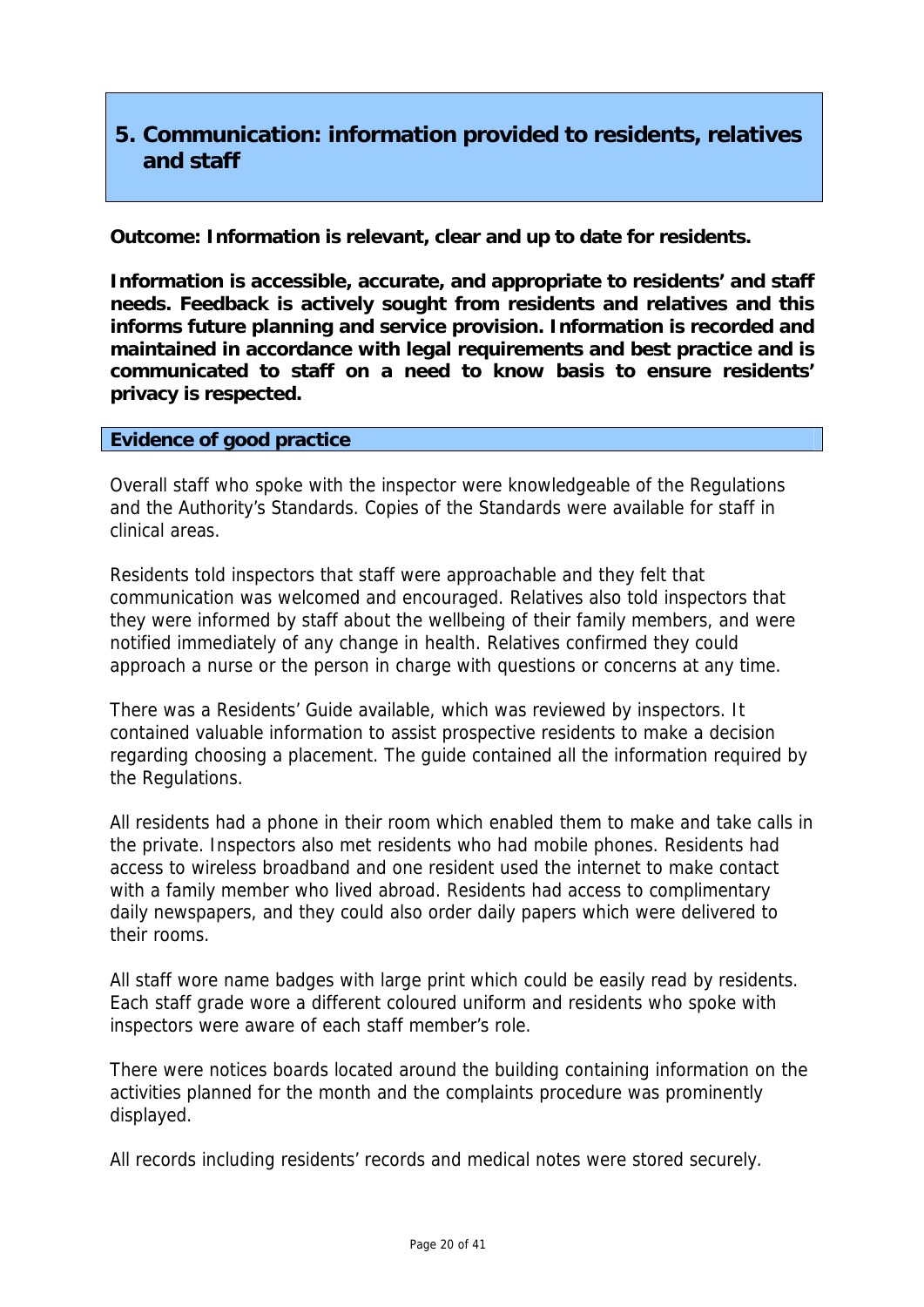### **Some improvements required**

There were two operational policy/procedures on communication, one which related to communication with residents and this was implemented by staff. Inspectors observed good interaction and communication taking place between residents and staff. Staff demonstrated effective communication skills when dealing with residents who had behaviours that challenged. However, the operational communication policy was not reflected in practice and the arrangements for communicating with staff could be strengthened.

Inspectors found there was a strong reliance on informal verbal communication which increased the risk that information would not be provided accurately and consistently to all staff. Regular staff meetings as described in the communication policy did not take place. Records indicated that the most recent staff meetings were held on 23 February 2011 and prior to this a meeting was held on 17 June 2010. Care assistants did not attend staff handover meetings which informed the incoming staff group of the health and wellbeing of the residents. Care assistants told inspectors that the information relevant to residents' care was passed on to them by a nurse who had attended the handover meeting.

The provider said she speaks with the person in charge daily and meets at least weekly. However, there were gaps in the awareness the provider had of the service. For example, she did not know there was a problem sourcing mass.

The policies and procedures required by legislation to be kept by a designated centre were in place. While the person in charge addressed this action from the previous inspection in relation to the provision of policies to staff, the system for the roll out of policies and procedures was not robust. Inspectors noted that the sheet used by staff to indicate that they had read and understood the policies had 11 staff signatures and the sheet did not indicate the date or identify what policies staff had read. Staff who spoke with inspectors were not familiar with some of the policies relating to care practices such as falls management and restraint. Some polices were yet to be rolled out and embedded, such as the emergency policy and the risk management policy. This conflicts with the centre's policy on induction and training which stated that all staff must sign a form to state they have read and are aware of the content of the polices.

### **Minor issues to be addressed**

Following the last inspection the residents' committee was established in January 2010 to compliment the "family forum" and provided residents with a platform to influence decision making. The minutes of the meetings reflected the fact the meetings were chaired by a resident and provided an opportunity for residents to raise issues which were acted upon by management. The minutes indicated that a sheltered furnished area was created in the garden and the number of day trips for residents was increased in response to suggestions made at the residents' committee. Residents told inspectors that they now enjoyed more day trips including an exhibition at Leixlip library on the day of inspection. However, residents reported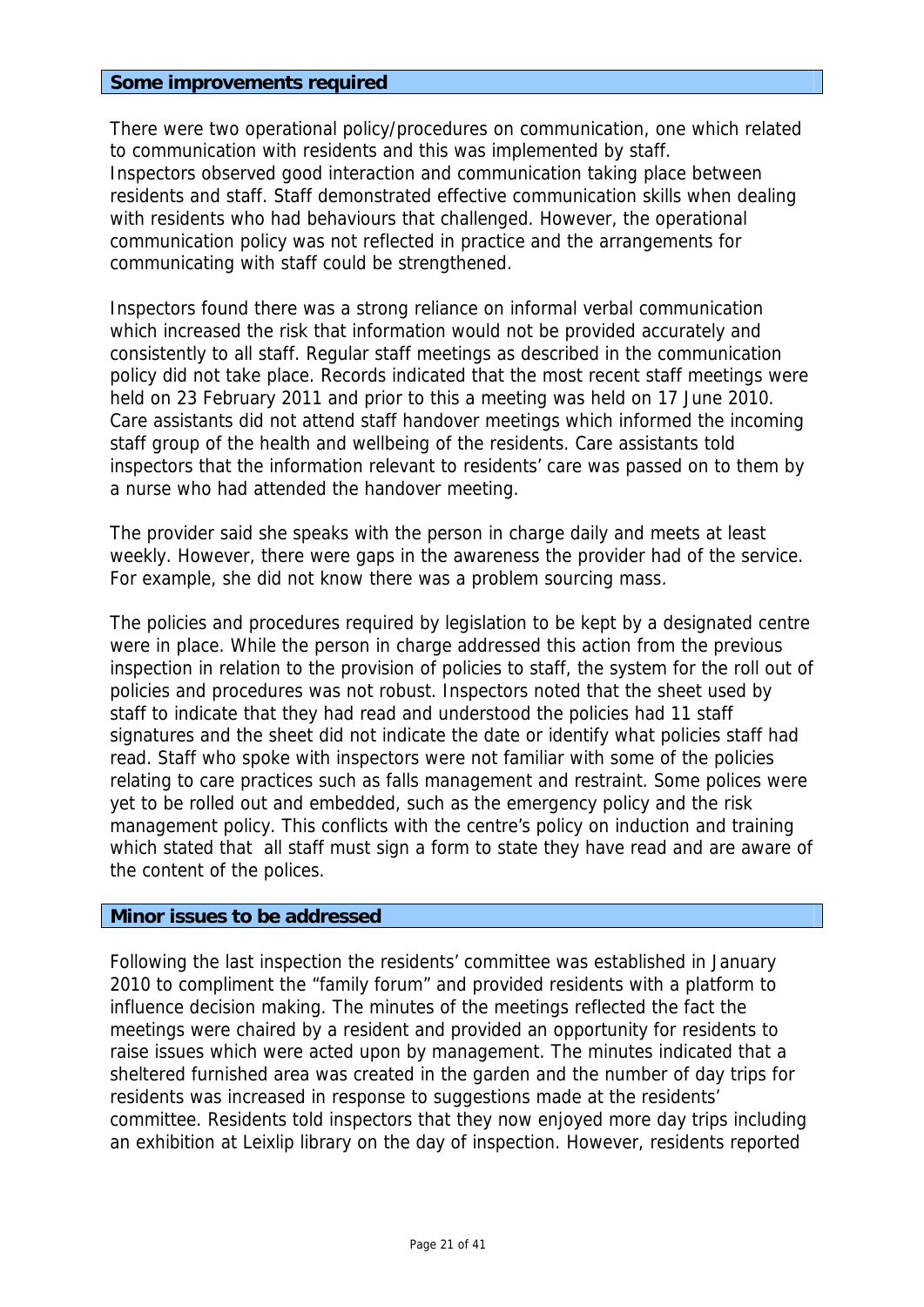that "monthly" meetings were held infrequently. Records indicated that the most recent meeting was held in September 2010.

Many residents had problems associated with dementia or confusion. While there were some pictorial signs on bathrooms and bedrooms were numbered to guide people around the building, the signage overall needed improvement to provide effective and meaningful prompts to help residents find their way to communal areas and their rooms.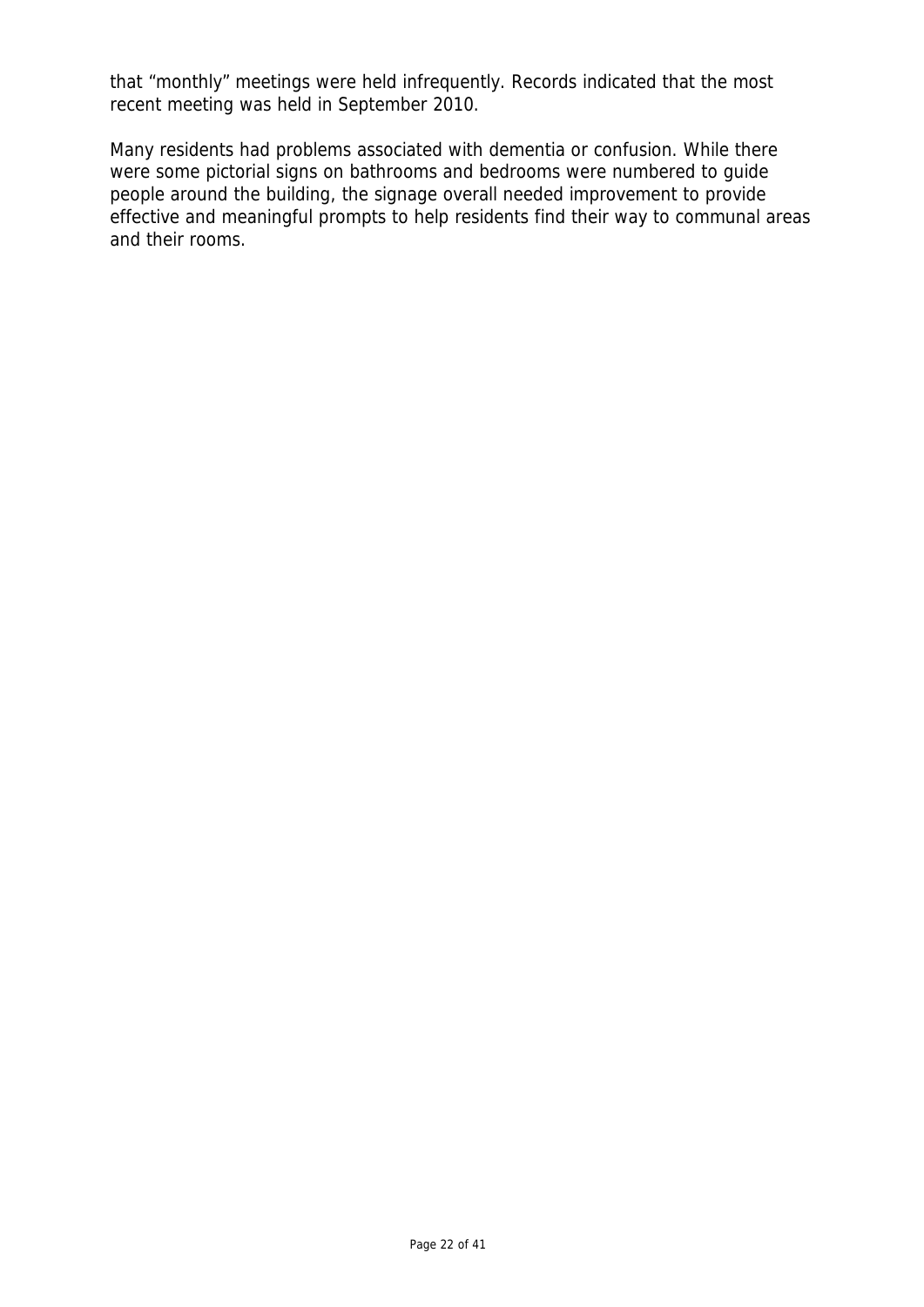# **6. Staff: the recruitment, supervision and competence of staff**

**Outcome: Staff are competent and recruited in sufficient numbers to meet residents' needs.** 

**Staff numbers and skill-mix are determined by the size and complexity of the service and there should be sufficient competent staff on duty, both day and night, to meet the needs of residents. Robust recruitment and selection procedures ensure the appointment of suitably qualified and experienced staff. Staff are supported in their work by ongoing training and supervision.** 

### **Evidence of good practice**

The person in charge had appropriate arrangements in place for the induction of newly employed staff. Staff members described the induction programme they had undergone. Inspectors spoke to the newest recruited staff member who was allocated to work along with a senior carer for a week until she were familiar with the residents and understood relevant aspects of the work. A copy of the power point programme was also provided to inspectors and found to be informative for new employees. It contained employee issues such as annual leave and time keeping. The provider told inspectors that two staff members were rostered as supernumerary on the week of inspection.

The provider had developed an employee handbook with the assistance of a human resources consultant and staff told inspectors they found it to be useful and informative.

Inspectors noted that there was comprehensive staff nurse and health care assistants' orientation assessment which must be completed by staff in one month and one week respectively. The staff nurse orientation included nursing procedures staff nurses must have completed ten supervised medication rounds until they were deemed competent to administer medications independently.

### **Some improvements required**

The training records showed that very little training had been delivered in the areas such as:

- **falls prevention and management**
- assessment, clinical risk assessment and care planning
- clinical audit
- assessment and management of behaviours that challenge.

Due to the risks identified in the areas of falls, restraint, risk management and the high turn over of staff, the lack of a planned approach to professional development of staff has resulted in the poor outcomes for residents discussed throughout this report. The section of the staff induction and training policy dated August 2010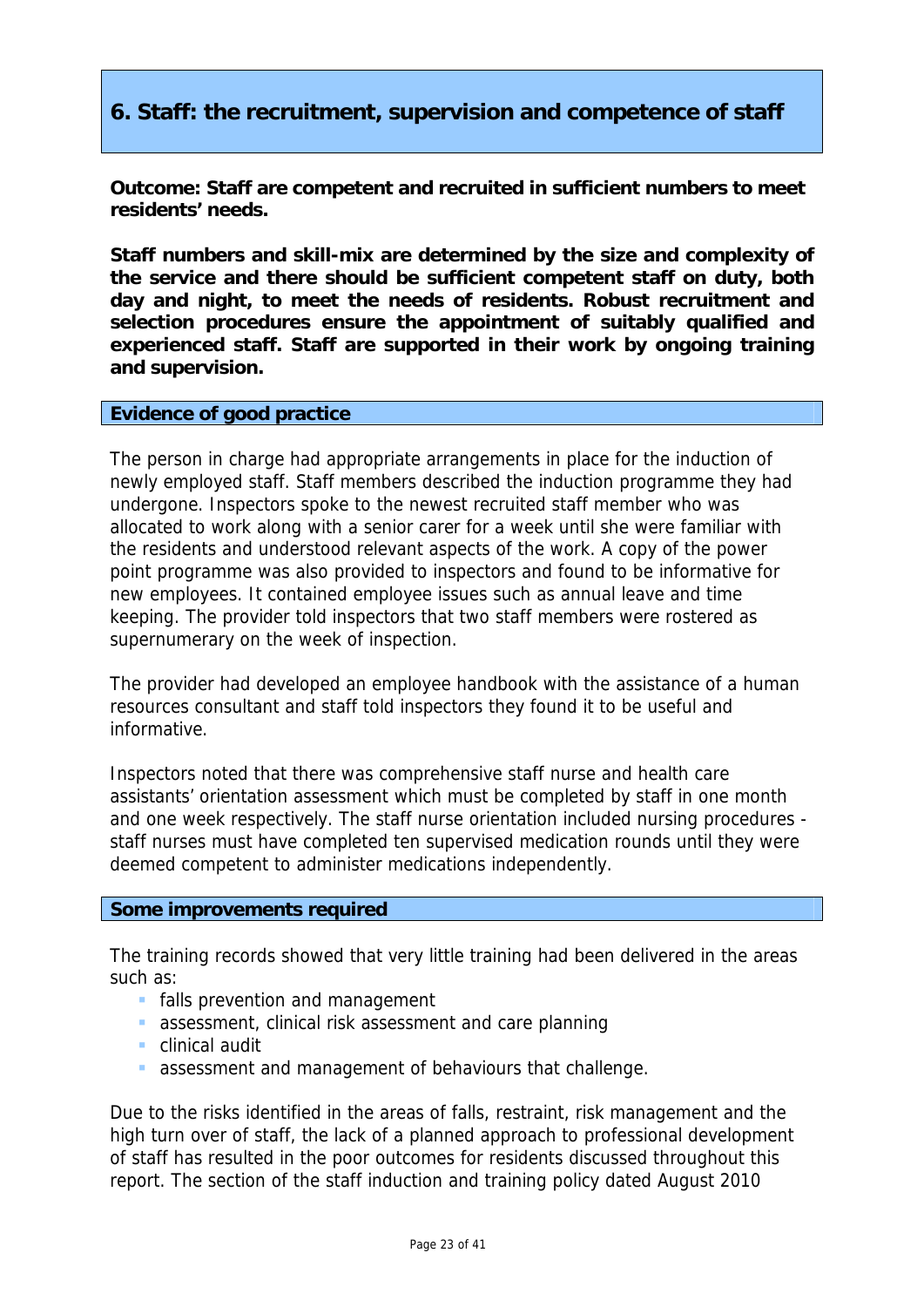mentioned above stated all "appropriate training for employees will be based on the requisites of the Authority and the Regulations". This policy was not being adhered to.

There were robust written operational recruitment policies. However, some files for existing staff members did not contain three references. While staff had a selfdeclaration to indicate they were fit for the purpose of, the work they are to perform there was no evidence as to why it was impracticable for the person to obtain such evidence as required by the Regulations.

### **Significant improvements required**

The inspectors were very concerned about the staffing in the centre due to staff turnover, sick leave and absenteeism, and dependencies of the residents. While the person in charge said she used a validated tool to determine staffing levels and skillmix, the inspectors were unable to validate this as the documentation was not available. In discussion with the person in charge, it was evident that she did not consider the size and layout of the building when determining the roster.

Inspectors had concerns that five staff resigned from their posts and six carers were on leave since January 2011. The arrangements to provide cover for short-term absence and long-term sick leave was not adequate. Staff told inspectors the staffing levels, skill-mix and sick leave were having poor outcomes for residents. For example, staff told inspectors that some days residents waited in bed for long periods before staff could assist them to get up and more dependant residents were sometimes left in bed all day because there was not enough staff on duty. Residents reported that staff were sometimes unavailable to answer call bells in a timely manner and there were delays when they needed to use the bathroom. One resident told inspectors that she had an episode of incontinence because she could not "hold on" any longer. Two relatives confirmed that their mothers had a similar experience. One relative reported that residents, who required assistance with their cup of tea in the evening, drank cold tea because the tea went cold while residents waited for staff to assist them.

There was no evidence that the person in charge or provider carried out an investigation into the reasons for the high turn over of staff. This was further evidenced on the day of the inspection when a staff nurse rang in sick and the person in charge and the assistant director of nursing were the two nurses on duty from 7.00 am until 3.00 pm. They assumed responsibility for direct nursing care to all the residents, administration of medication and supervision of care assistants as well as their management responsibilities. The provider addressed this deficit on the second day of inspection by adding an additional nurse to allow the person in charge to manage the service. In undertaking the role of person in charge and nurse she neglected the management and governance aspects of her role as person in charge and the supervision of staff and failed to delegate more responsibility to her staff. Inspectors noted that although the person in charge did not normally cover for absent nurses she undertook all pre-admission assessments and was also the named nurse for a group of residents with responsibility for assessments, developing and reviewing care plans and communicating with relatives.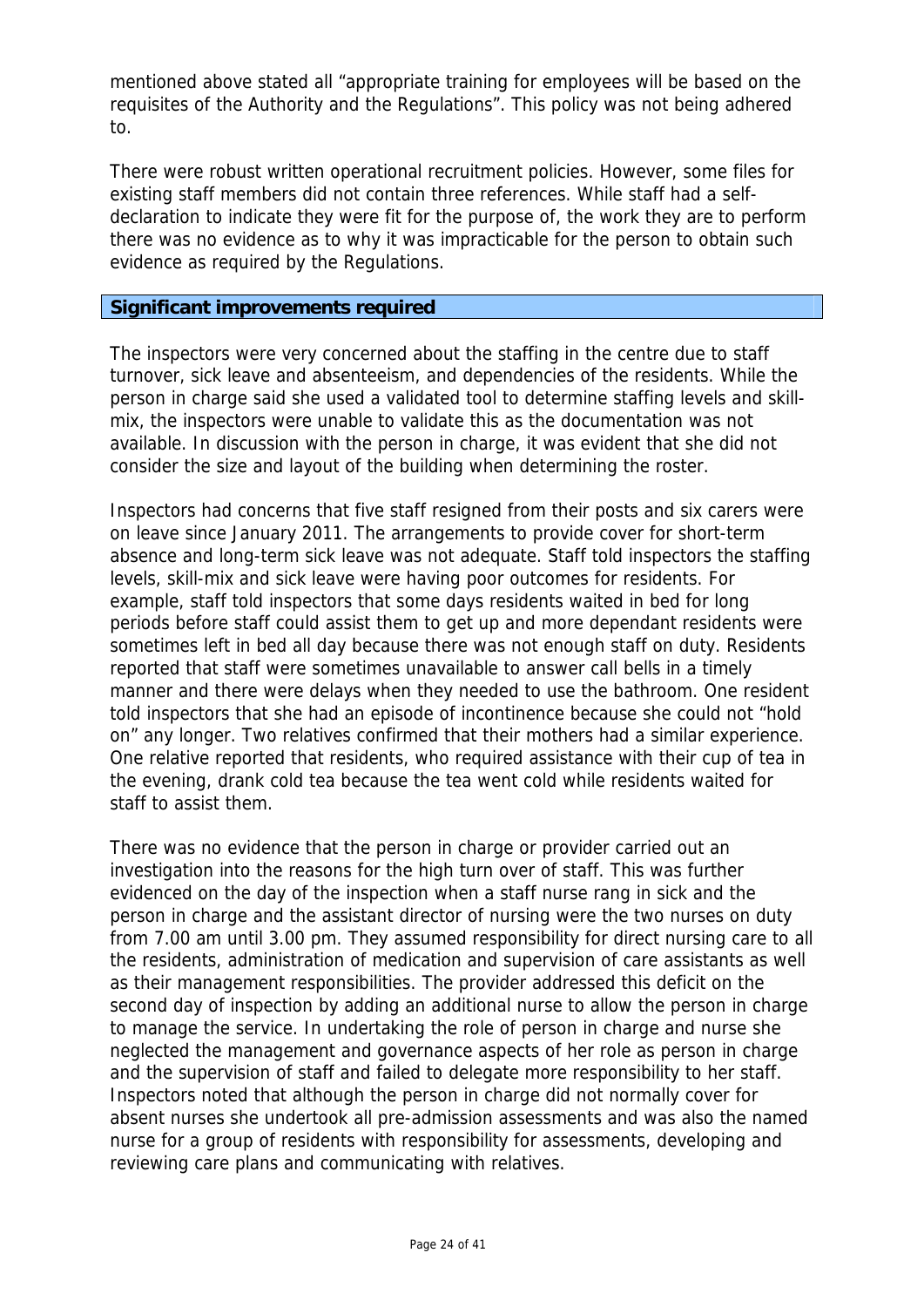The skill-mix on night duty was inadequate considering the needs of the residents and the size and layout of the building. Inspectors read the rosters for a three week period and noted that on the week of the 28 March 2011, there was one nurse and two care assistants to 58 residents, of these 30 had a high or maximum dependency. Staffing levels at night did not change in response to the changing needs of residents and inspectors were of the opinion that three staff members at night was not adequate to meet that needs of the residents. Residents and relatives comments supported this opinion.

Inspectors reviewed rosters and sick leave records and noted that there were consistently high rates of absenteeism including a week in March 2011 when seven staff members took unscheduled leave. Inspectors found that arrangements to use existing staff to cover staff absenteeism were unsatisfactory. Issues of concern were viewed about the staffing levels which were brought to the attention of the person in charge in writing. Inspectors read a copy of this letter dated 10 April 2011. The provider said that she was addressing the staffing deficit and had recently recruited an additional five care assistants and was in the process of recruiting staff nurses.

The organisation of work was not designed to meet the needs of residents. Care assistants had responsibility for recording care they delivered. Staff said they would spend up to hour writing and they were not available during this period to spend time with residents. This practice had poor outcomes for residents. Other issues included:

- while staff completed their documentation, they were not available for residents. Inspectors observed on one occasion that 20 residents sat in the day room on the ground floor with no interaction and only the radio on for stimulation while three staff members completed documentation about care provided. Relatives confirmed that this was what happened most days they visit
- a resident identified this period as a time when the call bell went unanswered
- one relative told inspectors that information in relation their family member was not recorded until the end of the shift and some days staff had forgotten to complete this altogether. This family could not determine what care was delivered to their relative
- the information carers completed was not available to inspectors as the records were blank during the day. Staff said they completed this information at the end of the shift and not chronologically.

### **Minor issues to be addressed**

The person in charge had introduced a named nurse and key worker for each resident and key staff were identified in each resident's room. Residents and relatives told inspectors that while this was a good initiative, some of the staff members identified were no longer working in the centre and were not replaced.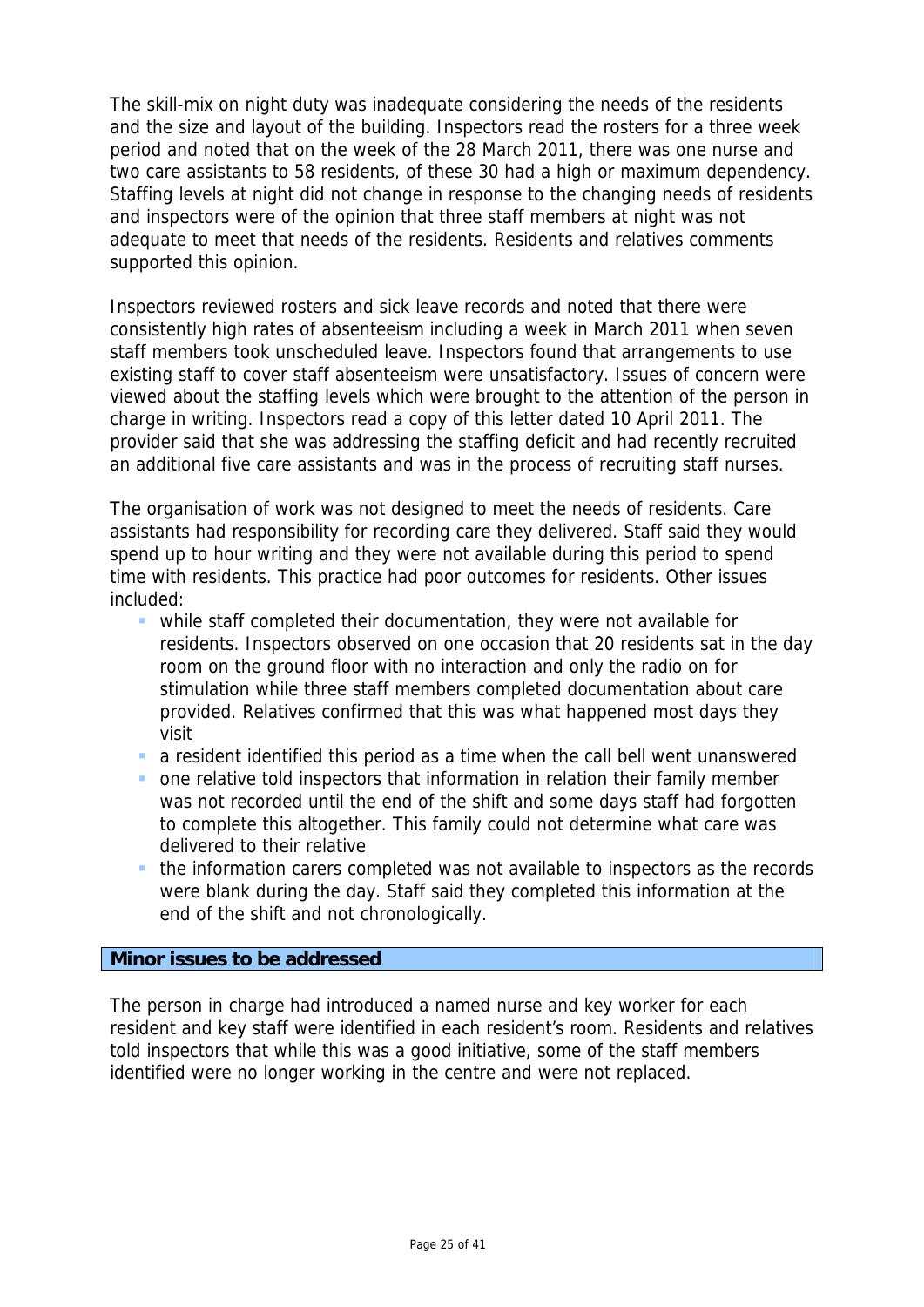### **Closing the visit**

At the close of the inspection visit a feedback meeting was held with the provider and the person in charge, to report on the inspectors' findings, which highlighted both good practice and where improvements were needed.

### **Acknowledgements**

The inspectors wish to acknowledge the cooperation and assistance of the residents, relatives, provider and staff during the inspection.

### **Report compiled by**

Linda Moore and Mary O Donnell

Inspectors of Social Services Social Services Inspectorate Health Information and Quality Authority

18 May 2011

| <b>Chronology of previous HIQA inspections</b> |                                                                |  |  |
|------------------------------------------------|----------------------------------------------------------------|--|--|
| Date of previous inspection:                   | Type of inspection:                                            |  |  |
| 10 and 11 November 2009                        | Registration<br>Scheduled<br>Follow-up inspection<br>Announced |  |  |
|                                                | Unannounced                                                    |  |  |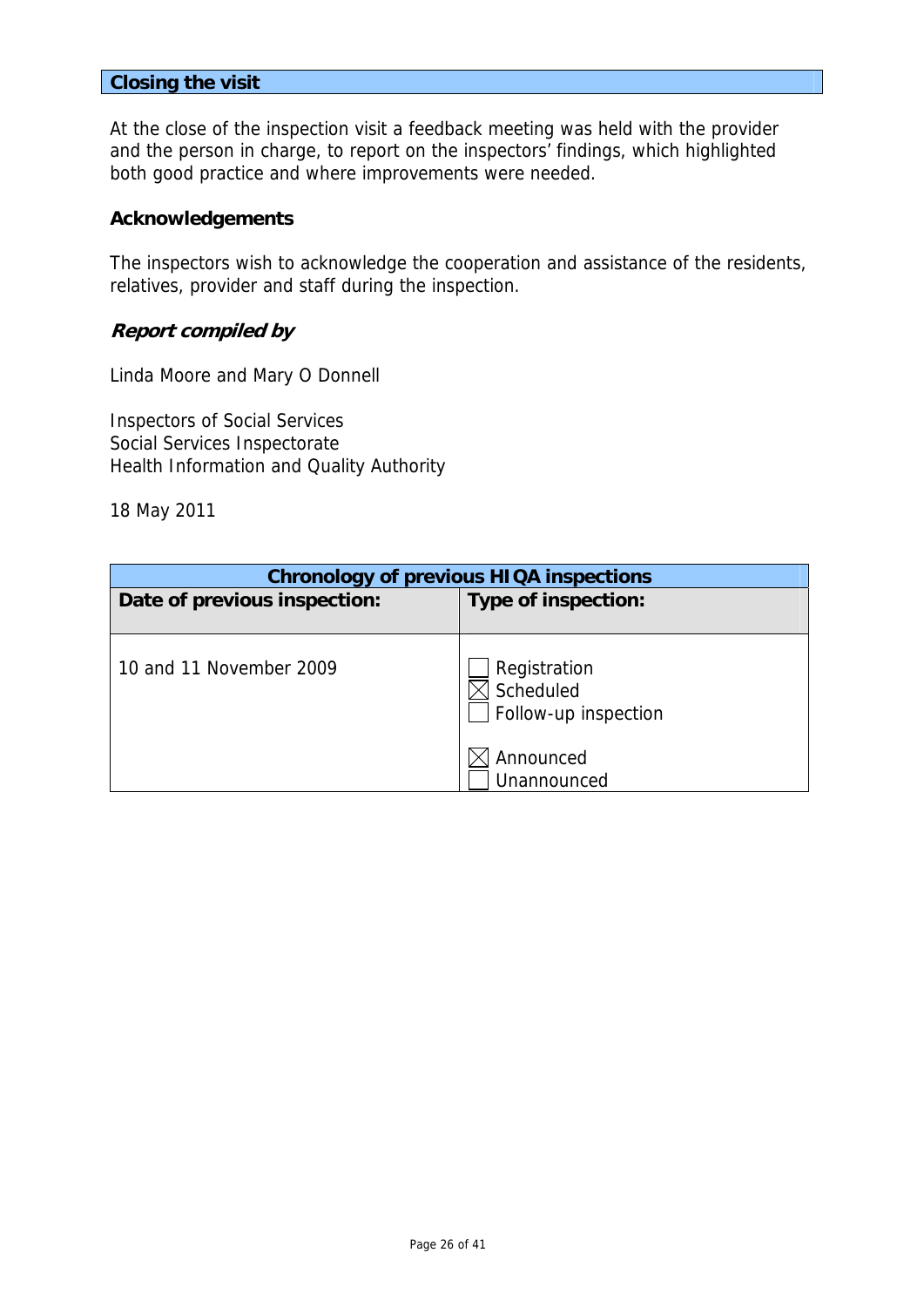# **Health Information and Quality Authority Social Services Inspectorate**



**Action Plan** 

#### An tÚdarás Um Fhaisnéis agus Cáilíocht Sláinte

# **Provider's response to inspection report[\\*](#page-26-0)**

| Elm Hall Nursing Home |
|-----------------------|
|                       |
| 0034                  |
|                       |
| 4 and 5 May 2011      |
|                       |
| 22 June 2011          |
|                       |

### **Requirements**

These requirements set out what the registered provider must do to meet the Health Act, 2007, the Health Act 2007 (Care and Welfare of Residents in Designated Centres for Older People) Regulations 2009 (as amended) and the National Quality Standards for Residential Care Settings for Older People in Ireland.

## **1. The person in charge has failed to comply with a regulatory requirement in the following respect:**

Inspectors found that the levels and skill-mix of staff were insufficient to meet the needs of residents.

### **Action required:**

Ensure at all times the numbers of staff and skill-mix are appropriate to the assessed needs of the residents and the size and layout of the centre.

### **Reference:**

1

Health Act, 2007 Regulation 16: Staffing Standard 23: Staffing levels and Qualifications

<span id="page-26-0"></span><sup>\*</sup> The Authority reserves the right to edit responses received for reasons including: clarity; completeness; and, compliance with legal norms.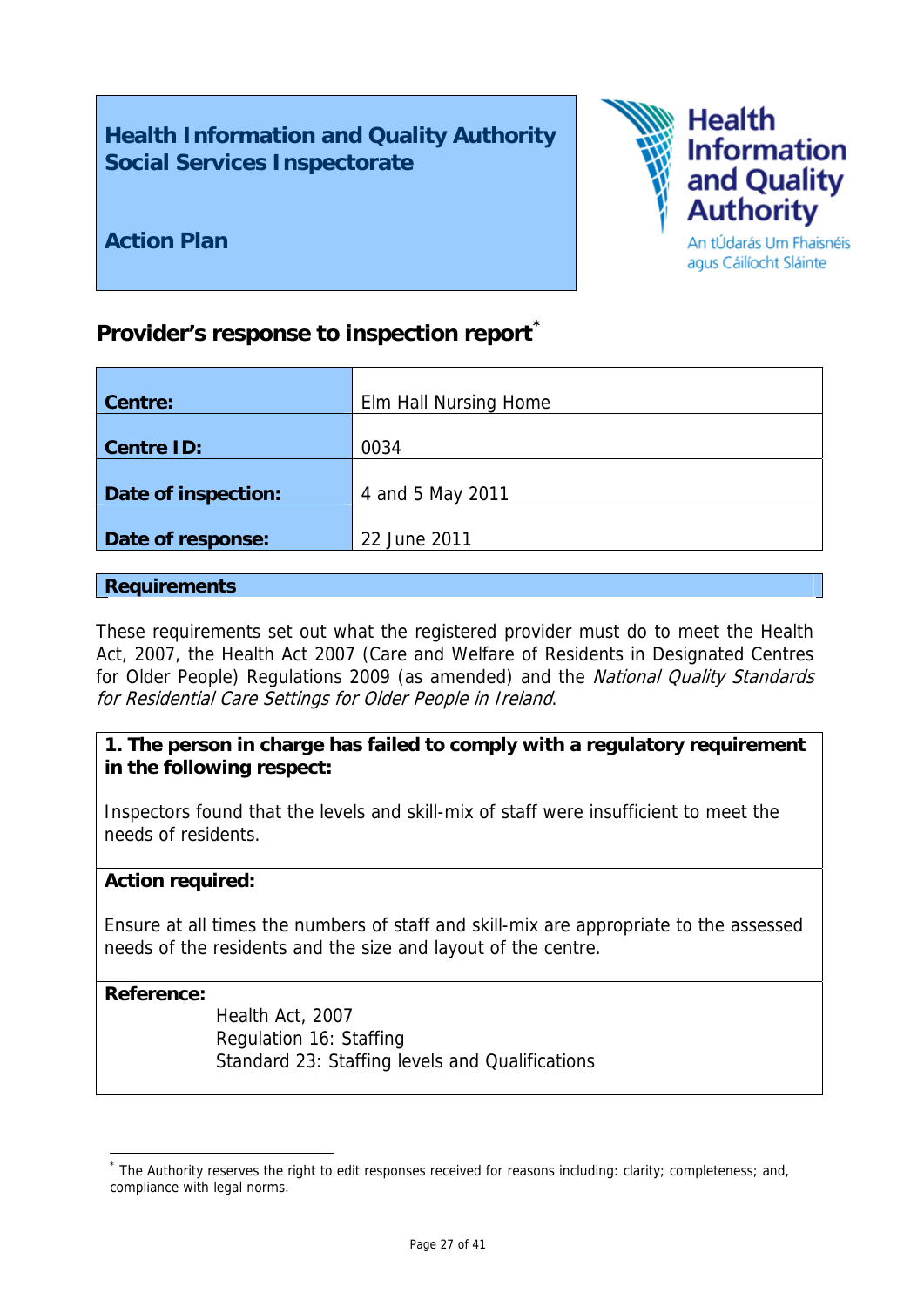| Please state the actions you have taken or are planning<br>to take with timescales:                                                                                                                                                                                                                                                                                                                                                                                                                                                                                                                     | Timescale:              |
|---------------------------------------------------------------------------------------------------------------------------------------------------------------------------------------------------------------------------------------------------------------------------------------------------------------------------------------------------------------------------------------------------------------------------------------------------------------------------------------------------------------------------------------------------------------------------------------------------------|-------------------------|
| Provider's response:                                                                                                                                                                                                                                                                                                                                                                                                                                                                                                                                                                                    |                         |
| We have always endeavoured to maintain adequate staff<br>numbers on all shifts.                                                                                                                                                                                                                                                                                                                                                                                                                                                                                                                         |                         |
| Following an internal review which showed that there was a<br>difficulty with 'unauthorised' staff absence, the provider and<br>person in charge, with the assistance of an external consultant<br>have addressed this issue in a comprehensive manner.                                                                                                                                                                                                                                                                                                                                                 |                         |
| As discussed with inspectors, comprehensive Management Plan<br>was initiated in March 2011 to address staff attendance issues,<br>and our review to date indicates that has been successful.                                                                                                                                                                                                                                                                                                                                                                                                            | Complete                |
| Some nurses who had been employed for in excess of 3 years<br>had decided to move on to other disciplines to enhance their<br>professional development and there were initial difficulties in<br>sourcing suitable candidates to replace them. This issue has<br>been resolved with the successful recruitment of suitably<br>qualified nursing staff, some of whom are currently in the<br>process of induction having commenced employment.<br>In addition to this, we have employed additional Care Assistants<br>with FETAC and/or Skills Net training to augment our existing<br>staff complement. | Complete                |
| Taking account of the individual needs of residents and the size<br>and layout of the nursing home, staff allocations and numbers<br>were reviewed and care staff roster alterations were<br>implemented on 9 May 2011.                                                                                                                                                                                                                                                                                                                                                                                 | Complete                |
| Nursing staff numbers, whilst adequate, have also been<br>reviewed and further changes are in the process of being<br>implemented to ensure that the person in charge does not<br>augment the clinical compliment unless there are exceptional<br>circumstances. The appointment of new Clinical Nurse<br>Managers and nursing staff currently undergoing induction will<br>ensure achievement of this objective.                                                                                                                                                                                       | End July/August<br>2011 |

The risk management policy was not implemented and the policy did not fully meet the Regulations and would not guide practice.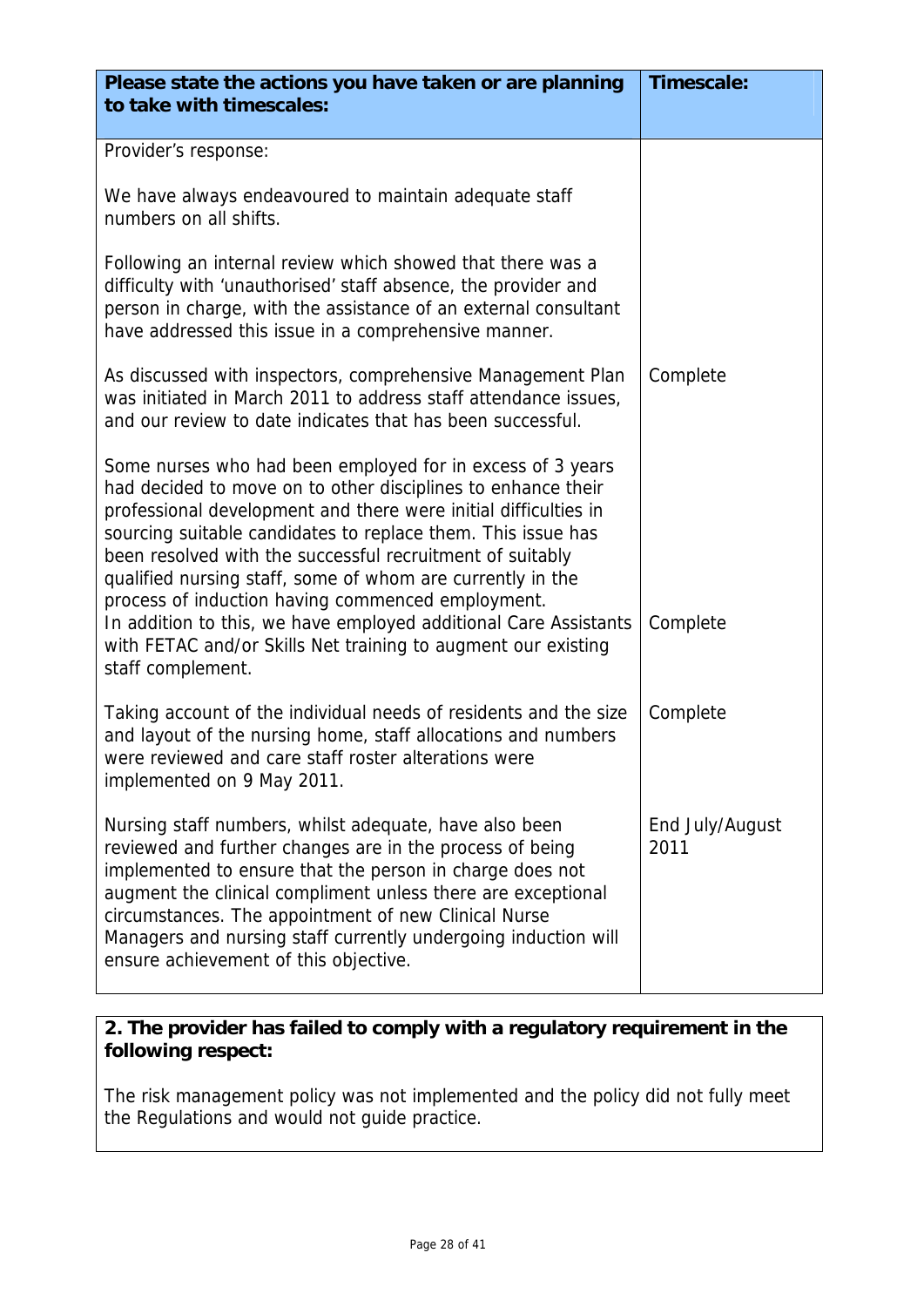Inspectors observed the sluice room doors to be opened on the first day of the inspection and there were cleaning chemicals in these rooms.

he was no emergency procedure to guide practice. T

There was not a robust system in place to monitor the number, nature, cause or severity of incidents and accidents and subsequent outcomes for residents.

# **Action required:**

Amend and implement the risk management policies.

### **Action required:**

Take all reasonable measures to prevent accidents to any person in the designated centre and in the grounds of the designated centre.

### **Action required:**

Put in place an emergency plan for responding to emergencies.

### **Action required:**

Put systems in place to identify, investigate and learn from serious or untoward incidents or adverse events involving residents.

### **Reference:**

Regulation 31: Risk Management Procedures Standard 29: Management Systems Health Act, 2007

| Please state the actions you have taken or are planning<br>to take with timescales:                                                                                                                                                                          | Timescale:                      |
|--------------------------------------------------------------------------------------------------------------------------------------------------------------------------------------------------------------------------------------------------------------|---------------------------------|
| Provider's response:                                                                                                                                                                                                                                         |                                 |
| The implementation of a revised risk management policy<br>commenced on 25 March 2011 and is ongoing. Individual staff<br>training schedules in this regard are currently in process.                                                                         | Complete by end<br>October 2011 |
| We have specific internal policies in relation to 'elopement', i.e.<br>Resident absent without leave and a challenging behaviour<br>policy which includes assessment and management of<br>agression and assault, violence, and self harm.                    |                                 |
| For the purposes of clarity we have renamed our 'elopment<br>policy' to 'resident absent without leave policy'. These specific<br>policies have now been appendiced within the corporate risk<br>management policy. In effect our risk management policy now | Completed                       |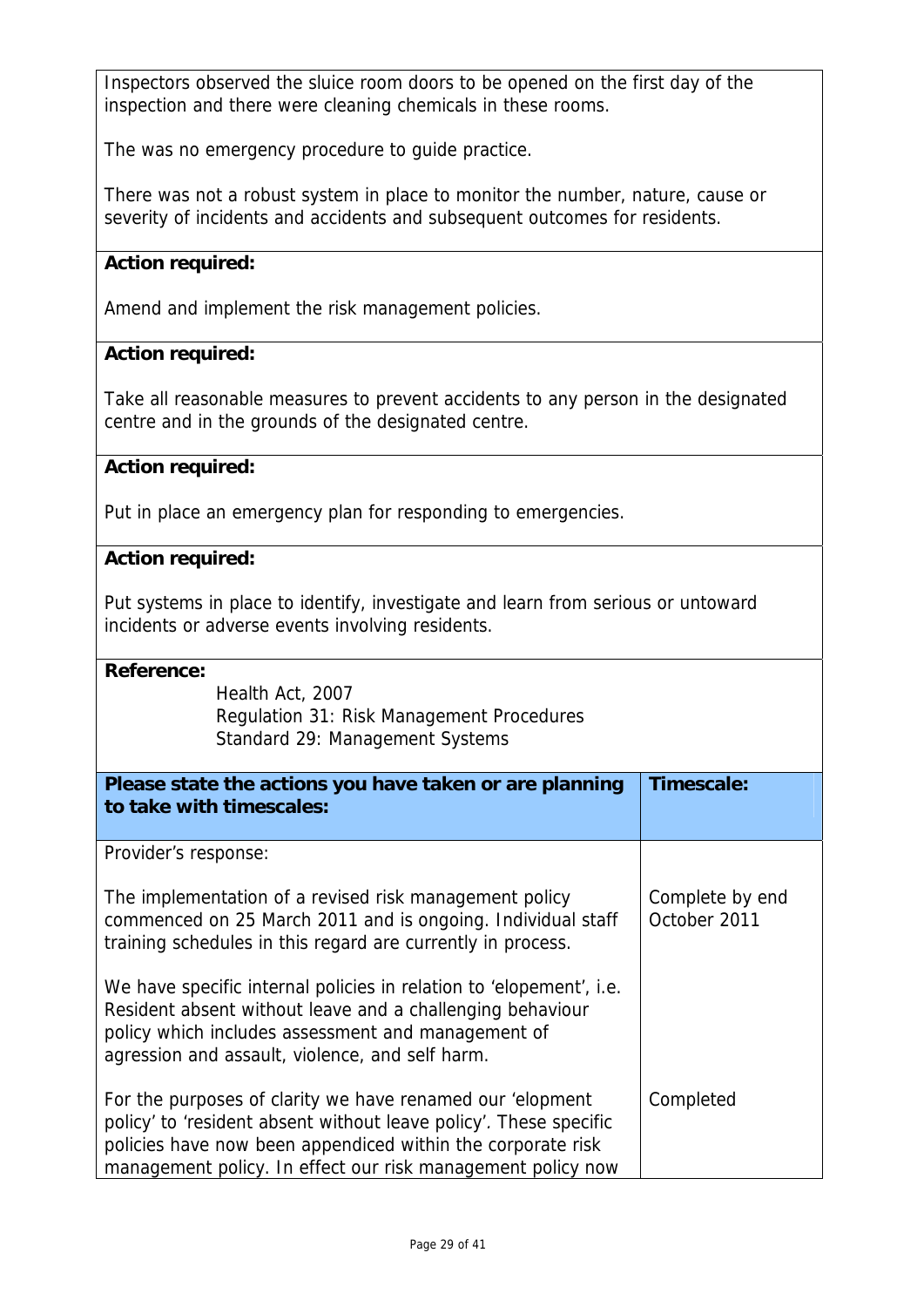| incorporates both our clinical and non-clinical risks procedures.                                                                                                                                                                                                                                                                                             |                                          |
|---------------------------------------------------------------------------------------------------------------------------------------------------------------------------------------------------------------------------------------------------------------------------------------------------------------------------------------------------------------|------------------------------------------|
| The nursing home has a comprehensive health and safety<br>policy which requires us to take all reasonable measures to<br>prevent accidents to any person in the nursing home and in the<br>grounds of the nursing home. This policy is updated annually,<br>and was last reviewed/updated in May 2011.                                                        | Completed<br>5/5/2011                    |
| The four sluice rooms within the nursing home are now<br>accessible only to staff and doors remain locked at all times.                                                                                                                                                                                                                                       | Ongoing/Complete<br>by September<br>2011 |
| A comprehensive safety risk assessment was carried out by our<br>external health and saftey consultant throughout May and June<br>2011, and any recommendations are being implemented.                                                                                                                                                                        |                                          |
| Staff are continuing to receive further training in health and<br>safety to incorporate a more comprehensive knowledge of risk<br>prevention, falls, restraint and challenging behaviour - which<br>includes recognising and responding to elder abuse, agression,<br>assault, self-harm and other identifiable risks.                                        | Complete by<br>October 2011              |
| An emergency (evacuation) plan was implemented in 2010, and<br>at the time of inspection this was with our health and safety<br>consultants to be updated. This policy is now complete and has<br>been implemented. All staff have been made aware of, and<br>have received details of this Policy.                                                           | Completed                                |
| Whilst systems are in place to identify and investigate risks, a<br>senior nurse has been appointed as a designated 'falls/risk<br>prevention' nurse. This nurse is currently reviewing<br>documentation to enhance mechanisms for reviewing,<br>recording, communicating and implementing remedial actions<br>to all members of the multi-disciplinary team. | Complete by end of<br>September 2011     |

were not being adhered to. Some at risk residents did not have a comprehensive falls prevention and management care plan in place. There were guidelines on how risk of falls should be assessed and managed but these

# **Action required:**

Provide a high standard of evidence based nursing practice.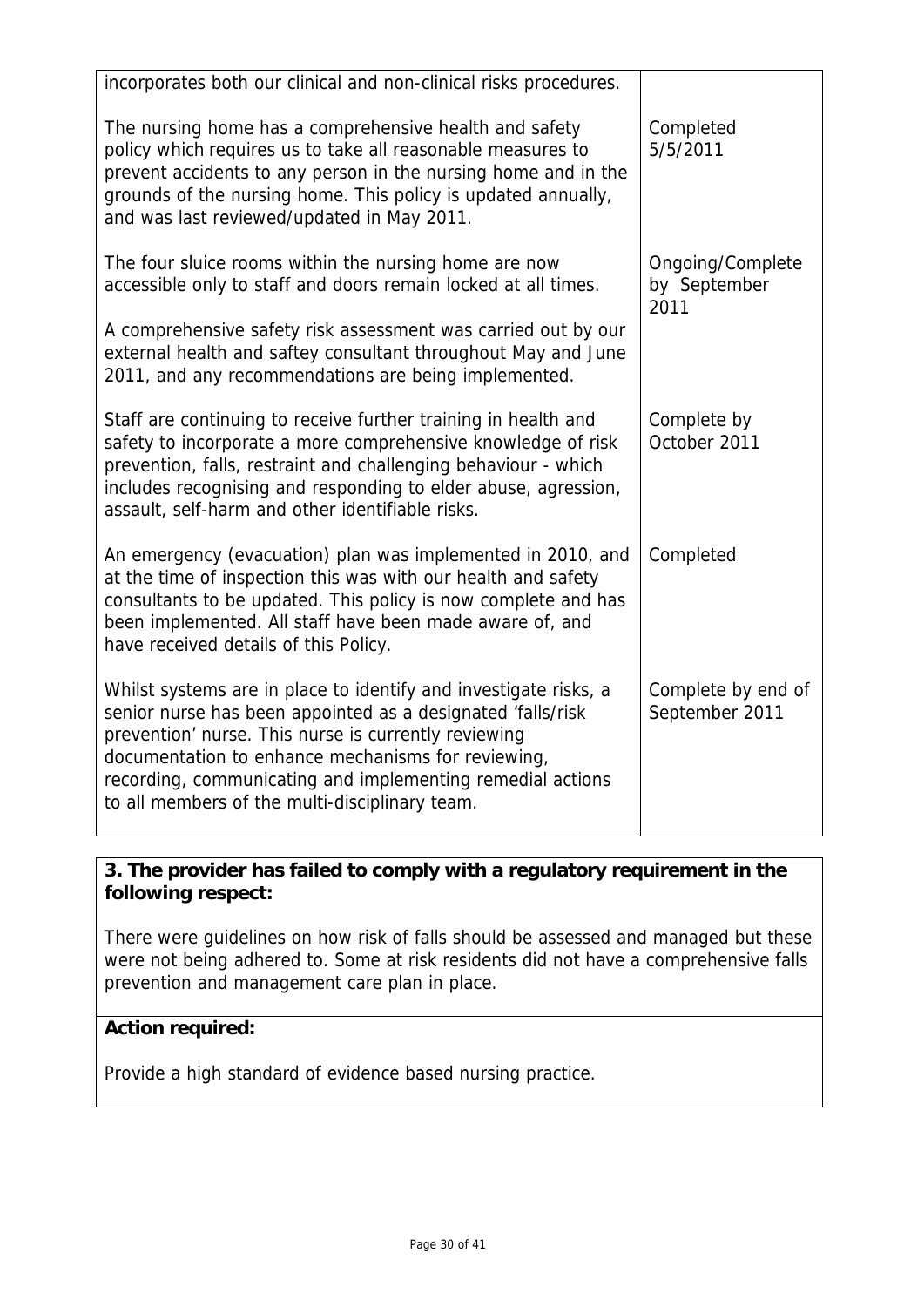| <b>Reference:</b>                                                |                 |
|------------------------------------------------------------------|-----------------|
| Health Act, 2007                                                 |                 |
| Regulation 6: General Welfare and Protection                     |                 |
| Standard 13: Healthcare                                          |                 |
|                                                                  |                 |
| Please state the actions you have taken or are planning          | Timescale:      |
| to take with timescales:                                         |                 |
|                                                                  |                 |
| Provider's response:                                             |                 |
| Staff are currently receiving updated training on the            | Complete by     |
| management of risk and individual risk assessments.              | end August 2011 |
|                                                                  |                 |
| Falls prevention and management care plans for all residents     | Complete by     |
| are currently being reviewed to ensure that they are more        | End August 2011 |
|                                                                  |                 |
| comprehensive and implemented in accordance with the             |                 |
| assessors recommendations and best practice guidelines.          |                 |
|                                                                  |                 |
| Falls and risk preventation guidelines for all staff are now     | Complete        |
| displayed in each residents bedroom.                             |                 |
| All residents and/or their families have received falls and risk |                 |
|                                                                  | Complete        |
| prevention information leaflets.                                 |                 |
|                                                                  |                 |

The temperature of the water in the ensuite bathrooms on the ground and first floor was too hot and posed a risk to residents.

# **Action required:**

incorporates thermostatic control valves or other suitable anti-scalding protection. Provide at appropriate places wash-hand basins with a hot and cold supply that

# **Reference:**

 Standard 26: Health and Safety Health Act, 2007 Regulation 19: Premises Regulation 31: Risk Management

**Please state the actions you have taken or are planning t o take with timescales: Timescale:**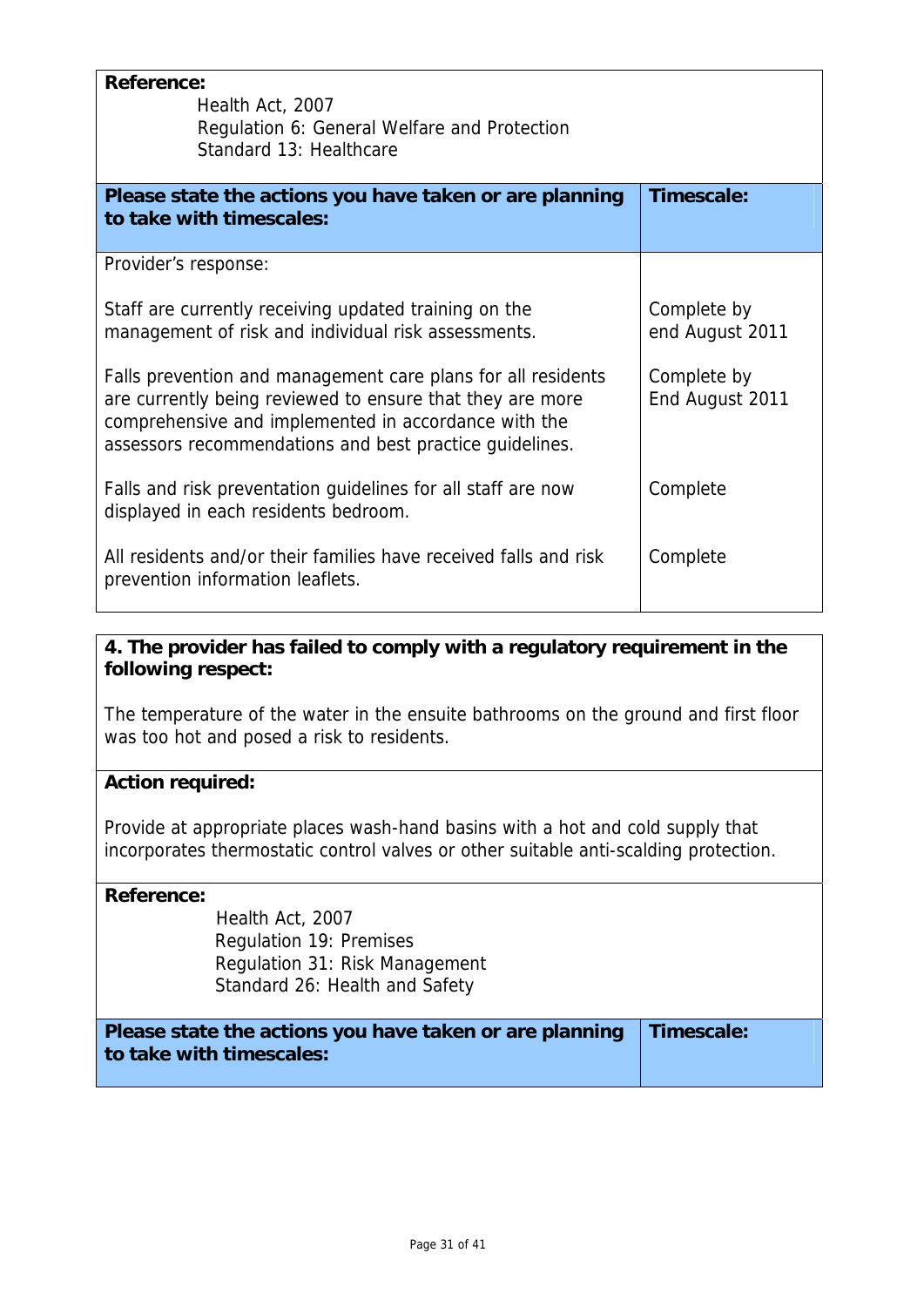| Provider's response:                                                                                                                                                                                                                                                                                                                                                        |                         |
|-----------------------------------------------------------------------------------------------------------------------------------------------------------------------------------------------------------------------------------------------------------------------------------------------------------------------------------------------------------------------------|-------------------------|
| All our wash-hand basins have hot and cold mixer taps with<br>temperature controls. When the inspector advised of the<br>irregularity in water temperatures of two ensuite bathrooms on<br>the day of inspection, immediate steps were taken to address<br>this issue.                                                                                                      |                         |
| Our heating and plumbing staff attended the nursing home and<br>the water temperatures in all ensuite bedrooms was checked.<br>The readings showed a water temperature in the range of 39.4<br>$-41.9.$                                                                                                                                                                     |                         |
| To ensure additional safety of residents two 'in-line temperature<br>control blending valves' were fitted at source to ensure that<br>water temperatures to individual rooms does not exceed a<br>temperature of 43 degrees, whilst maintaining a minimum<br>storage temperature of not less than 60 degrees and a<br>distribution temperature of not less than 50 degrees. | Completed<br>06/05/2011 |
| In addition to this, maintenance staff have commenced<br>checking water temperatures in all bedrooms on a weekly basis<br>and will maintain a written record of same as requested by<br>management and advise of any problems.                                                                                                                                              | Ongoing                 |

Recently recruited care staff who commenced employment in March and April had not undertaken formal fire safety training. There was no date planned for this training.

# **Action required:**

Make arrangements to ensure that all persons working at the designated centre are aware of the procedures to be followed in the case of fire.

## **Reference:**

Regulation 32: Fire Precautions and Records Standard 26: Health and Safety Health Act, 2007

| Please state the actions you have taken or are planning Timescale: |  |
|--------------------------------------------------------------------|--|
| to take with timescales:                                           |  |
|                                                                    |  |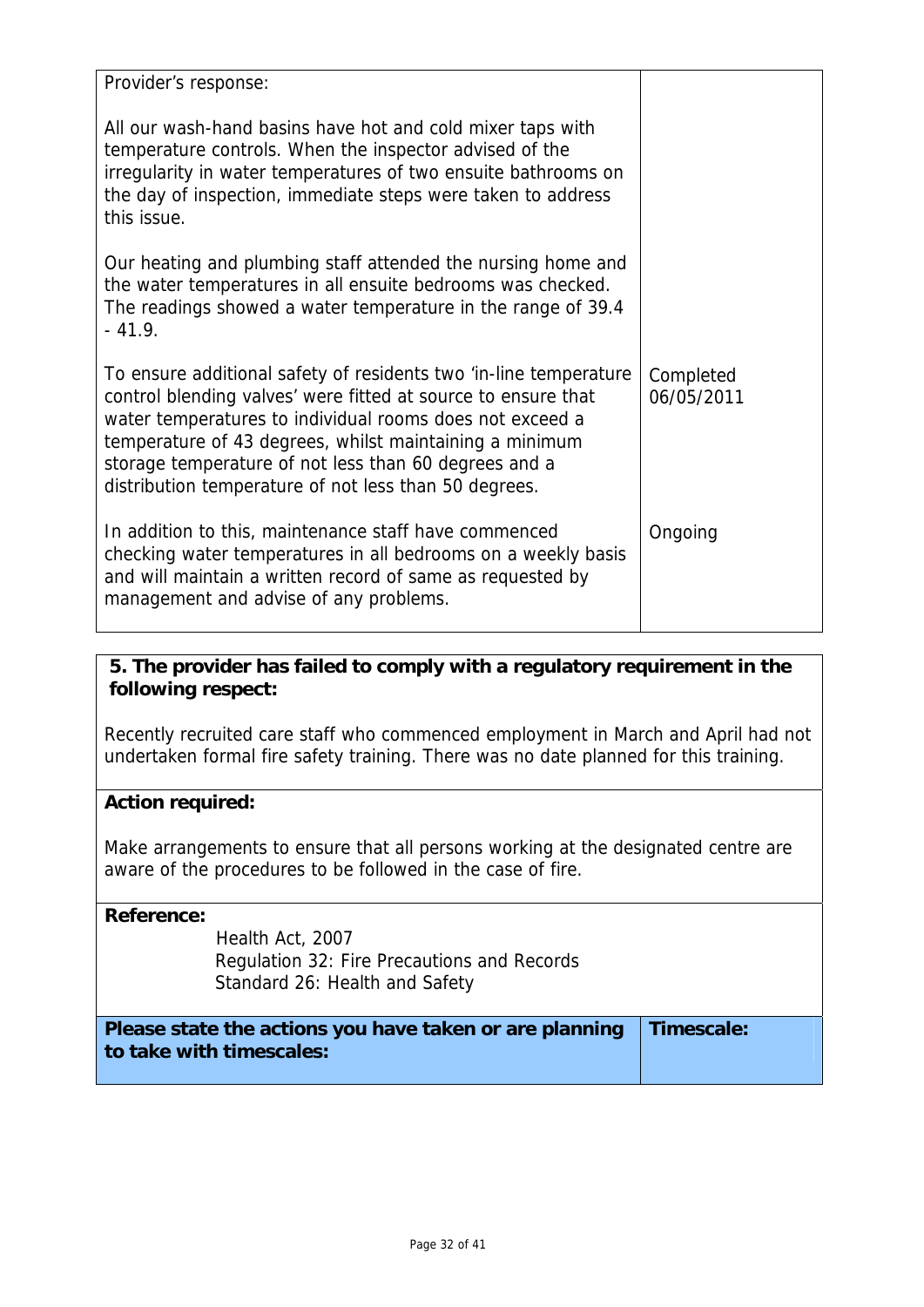| Provider's response:                                                                                                                                                                                          |          |
|---------------------------------------------------------------------------------------------------------------------------------------------------------------------------------------------------------------|----------|
| There is a written contractual agreement with Fire Safety<br>Consultants to provide formal fire training for staff on a three-<br>onthly basis and/or as required.                                            |          |
| At induction all new employees are advised of fire safety and<br>weekly fire alarm tests and drills pending completion of a more<br>comprehensive fire saftey training programme by external<br>facilitators. |          |
| Previous training was held in March 2011 and further training<br>was scheduled for 16 June 2011 to encompass employees who<br>commenced employment in April/May 2011.                                         | Complete |
| All new staff have completed a comprehensive fire training<br>programme and all staff will continue receive regulatory<br>updates/training as per our contractual agreement with our<br>training provider.    | Ongoing  |

The Chief Inspector was not notified of a serious injury to a resident as per the Regulations.

# **Action required:**

Give notice to the Chief Inspector without delay of the occurrence of in the designated centre of any serious injury to a resident.

| <b>Reference:</b>                                                    |            |
|----------------------------------------------------------------------|------------|
| Health Act, 2007                                                     |            |
| Regulation 36: Notifications of Incidents                            |            |
| Standard 29: Management Systems                                      |            |
|                                                                      |            |
| Please state the actions you have taken or are planning              | Timescale: |
| to take with timescales:                                             |            |
|                                                                      |            |
| Provider's response:                                                 |            |
|                                                                      |            |
| The person in charge has always endeavoured to submit                | Ongoing    |
| legislative notifications to the chief inspector within the required |            |
| time frame, and will continue to do so. The person in charge         |            |
| advised inspectors that she had made an genuine mistake in           |            |
| omitting to send one notification form in relation to an incident    |            |
| which took place over a Bank Holiday period, which was an            |            |
| oversight on her part due the the timing of the incident. She        |            |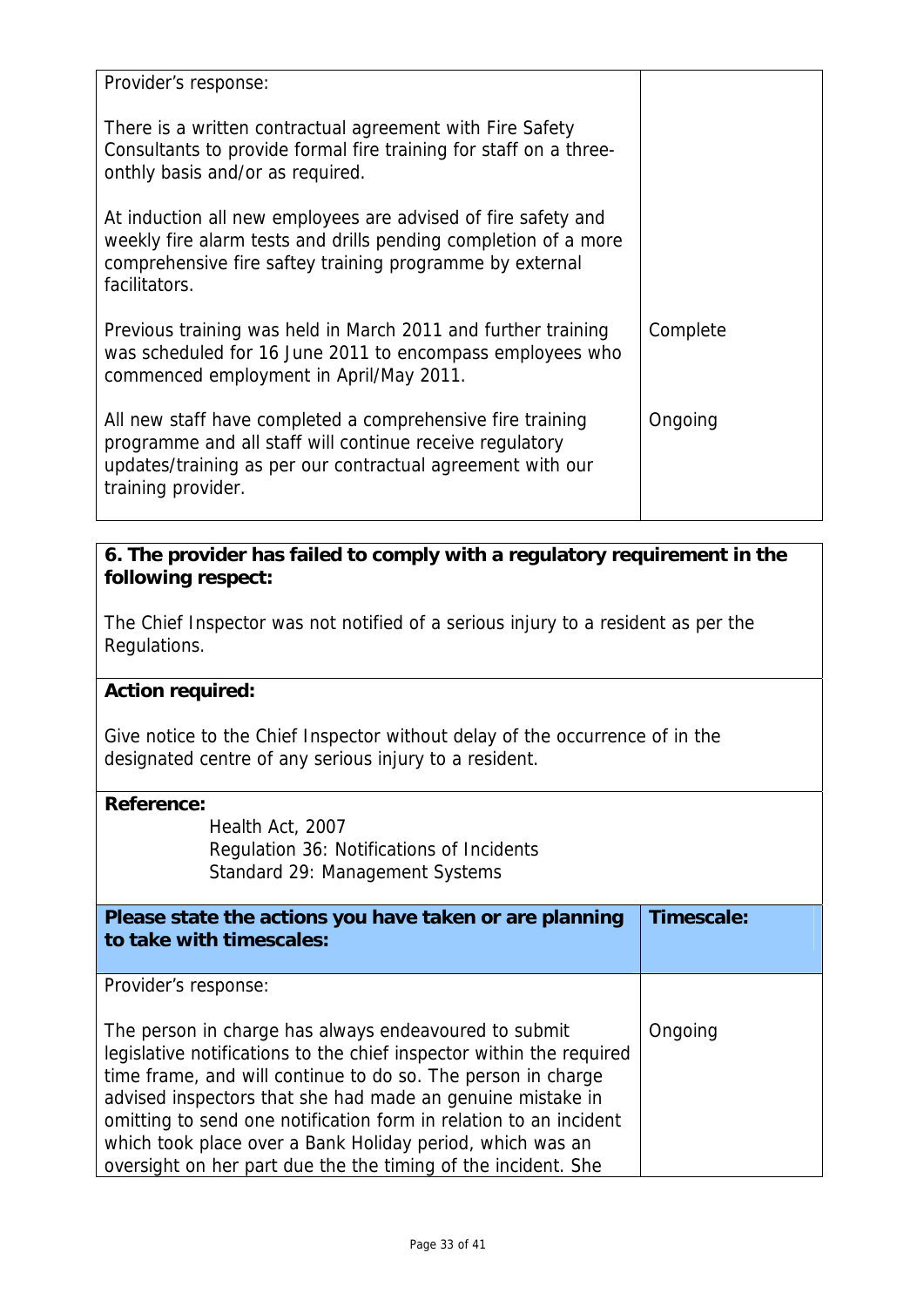| acknowledged this oversight, apologised, and advised that she<br>will endeavour to ensure there is no recurrence. |          |
|-------------------------------------------------------------------------------------------------------------------|----------|
| The relevant retrospective notification was subsequently<br>submitted to the authority.                           | Complete |

means of informing staff about the elder abuse policy was extended to non- clinical staff members. Household staff could not detail how to respond to allegations of suspected elder abuse. The protection of vulnerable adults would be enhanced if training or other

### **Action required:**

Make all necessary arrangements by training staff or other measure in place aimed at preventing residents being harmed or suffering abuse

| <b>Reference:</b><br>Health Act, 2007<br>Regulation 6: General Welfare and Protection<br>Standard 8: Protection                                                                                                                 |            |
|---------------------------------------------------------------------------------------------------------------------------------------------------------------------------------------------------------------------------------|------------|
| Please state the actions you have taken or are planning<br>to take with timescales:                                                                                                                                             | Timescale: |
| Provider's response:                                                                                                                                                                                                            |            |
| Whilst nursing and care staff have completed training on the<br>protection of vulnerable adults and prevention of abuse, this<br>has now been provided for all staff who do not have direct<br>hands on contact with Residents. | Complete   |
| In May and June 2011, housekeeping, maintenance, clerical,<br>administration and catering staff received training on the<br>protection of vulnerable adults, including recognising and<br>responding to elder abuse.            | Complete   |
| Protection of vulnerable adults and associated training is<br>scheduled for newly appointed nursing and care staff as they<br>commence employment.                                                                              | Ongoing    |
| Training updates and staff training in recognising and<br>responding to elder abuse will continue to be provided as<br>required by individual staff members.                                                                    | Ongoing    |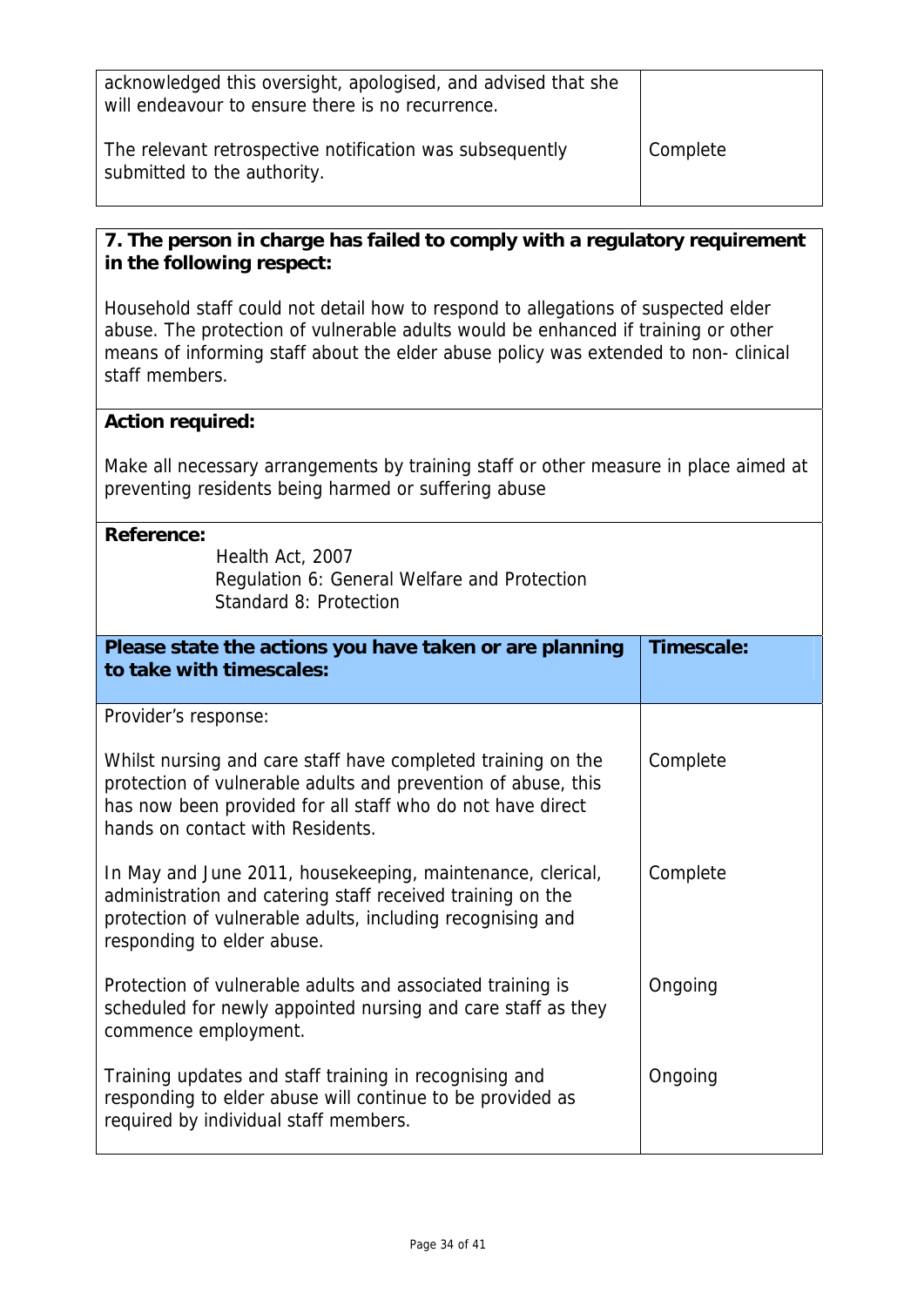nurse had not administered a nutritional supplement to a resident on three occasions and this was not recorded as a medication error. Staff did not adhere to the medication management policy. Inspectors noted that the

### **Action required:**

Ensure staff are familiar with polices and procedures on medication management.

### **Reference:**

Regulation 33: Ordering, Prescribing, Storing and Administration of Standard 14: Medication Management Health Act, 2007 **Medicines** 

**Please state the actions you have taken or are planning to take with timescales: Timescale:**  Provider's response: includes the An Bord Altranais approved e-learning Medication Management Programme. All current and new nursing staff are receiving updates and September 2011 training in relation to our medication management policy and the appropiate recording/documentation of same. This process

## **9. The provider has failed to comply with a regulatory requirement in the**  following respect:

There was no system in place to review the quality and safety of care.

### **Action required:**

Establish and maintain a system for reviewing and improving the quality and safety of care provided to, and the quality of life of, residents in the designated centre at appropriate intervals.

### **Reference:**

Health Act, 2007

Regulation 35: Review of quality and Safety of care and Quality of Life Standard 30: Quality Assurance and Continuous Improvement

| Please state the actions you have taken or are planning Timescale: |  |
|--------------------------------------------------------------------|--|
| to take with timescales:                                           |  |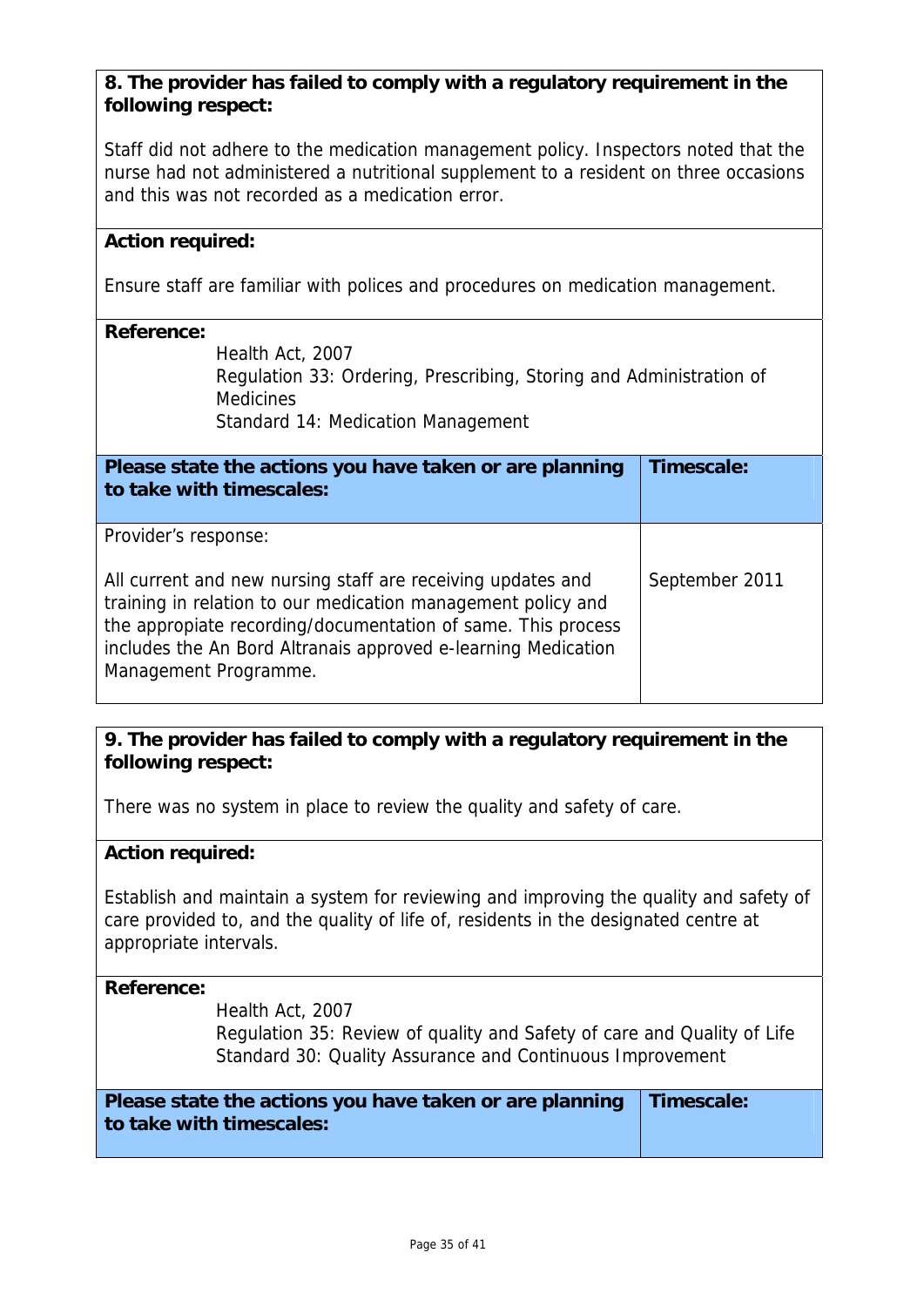| Provider's response:                                                                                                                                                                                                                                                                                                                                                                                                                                                                                               |                        |
|--------------------------------------------------------------------------------------------------------------------------------------------------------------------------------------------------------------------------------------------------------------------------------------------------------------------------------------------------------------------------------------------------------------------------------------------------------------------------------------------------------------------|------------------------|
| Following the completion of the induction period of newly<br>appointed clinical nurse managers and staff nurses, plans are in<br>progress to facilitate the implementation of a Quality Assurance<br>Committee within the nursing home. This committee will<br>include residents and staff, and will have a specific mandate in<br>relation to Quality Assurance including the implementation of<br>specific documentation which will allow us to receive feed back<br>from Residents in a more formalised manner. | End of October<br>2011 |

Care plans did not consistently detail the individual needs of the residents and was not updated three-monthly or when the resident's needs changed.

## **Action required:**

Keep residents care plans under formal review as required by the Regulations.

### **Reference:**

 Health Act, 2007 Regulation 8: Assessment and Care Plan Standard 11: The Resident's Care Plan Standard 10: Assessment

| Please state the actions you have taken or are planning<br>to take with timescales:                                                                                                                                                                                                                                                                                                                                                | Timescale:                                  |
|------------------------------------------------------------------------------------------------------------------------------------------------------------------------------------------------------------------------------------------------------------------------------------------------------------------------------------------------------------------------------------------------------------------------------------|---------------------------------------------|
| Provider's response:                                                                                                                                                                                                                                                                                                                                                                                                               |                                             |
| All Residents care plans are reviewed as required or on a three-<br>monthly basis. The person in charge has addressed the<br>appropriate documentation of this review on previous occasions<br>and is currently examining ways of ensuring the review also<br>includes relevant 'updating' and re-assessment of individual<br>care needs which must be documented on Residents specific<br>care plans rather than on review notes. | Ongoing/<br>Complete by end<br>October 2011 |

# **11. The provider has failed to comply with a regulatory requirement in the**  following respect:

Inspectors examined a number of staff files and found that they did not meet the requirements of the regulations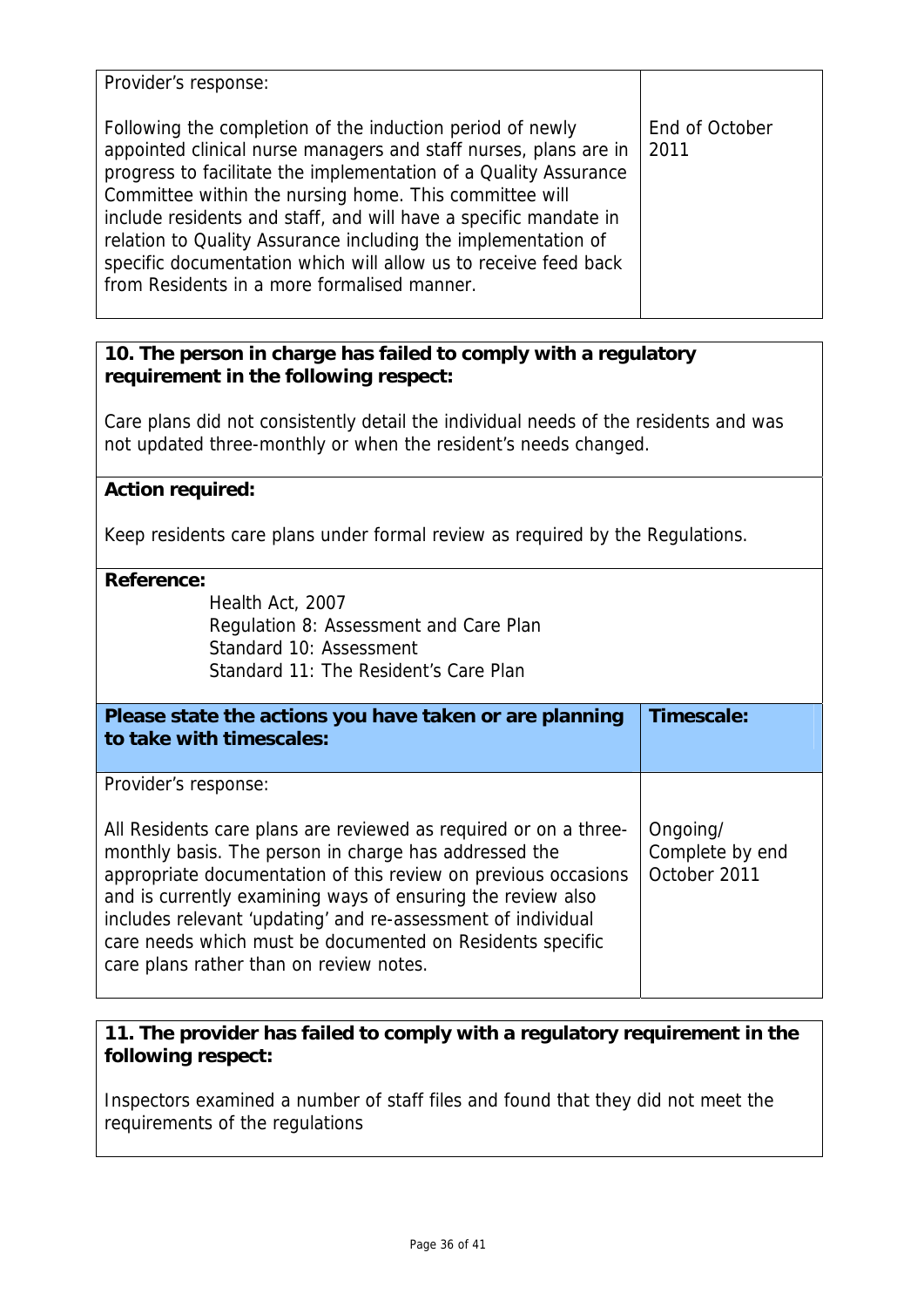### **Action required:**

Obtain the information and documentation for each staff member as specified in Schedule 2 of the Regulations.

| Reference:<br>Health Act, 2007<br>Regulation 18: Recruitment<br>Standard 22: Recruitment                                                                                                                                                                                                                                                                 |                                   |
|----------------------------------------------------------------------------------------------------------------------------------------------------------------------------------------------------------------------------------------------------------------------------------------------------------------------------------------------------------|-----------------------------------|
| Please state the actions you have taken or are planning<br>to take with timescales:                                                                                                                                                                                                                                                                      | Timescale:                        |
| Provider's response:                                                                                                                                                                                                                                                                                                                                     |                                   |
| We utilise the services of an external consultant to assist with<br>the recruitment and selection of staff and our recruitment policy<br>includes the criteria detailed in Standard 22.2 of the<br>Regulations.                                                                                                                                          | Ongoing                           |
| Relevant documentation as per standard 22.2 has been<br>obtained for all staff employed following the implementation of<br>the Standards.                                                                                                                                                                                                                |                                   |
| All employees are required to submit a declaration of fitness on<br>their application form.                                                                                                                                                                                                                                                              | Ongoing                           |
| Some staff have advised us why they do not consider it<br>practical to obtain GP certification, and we have now requested<br>written confirmation from individual staff to detail why they<br>consider it is not practical for them to obtain such evidence<br>from a GP. Upon receipt of this evidence, it will be placed in<br>individual staff files. | Complete by end<br>September 2011 |

# **12. The person in charge has failed to comply with a regulatory requirement in the following respect:**

Staff were not provided with access to education and training to provide care in accordance with evidenced based practice in relation to falls, behaviour that challenges and restraint

### **Action required:**

Provide staff with education and training to enable them to provide care in accordance with evidenced based practice.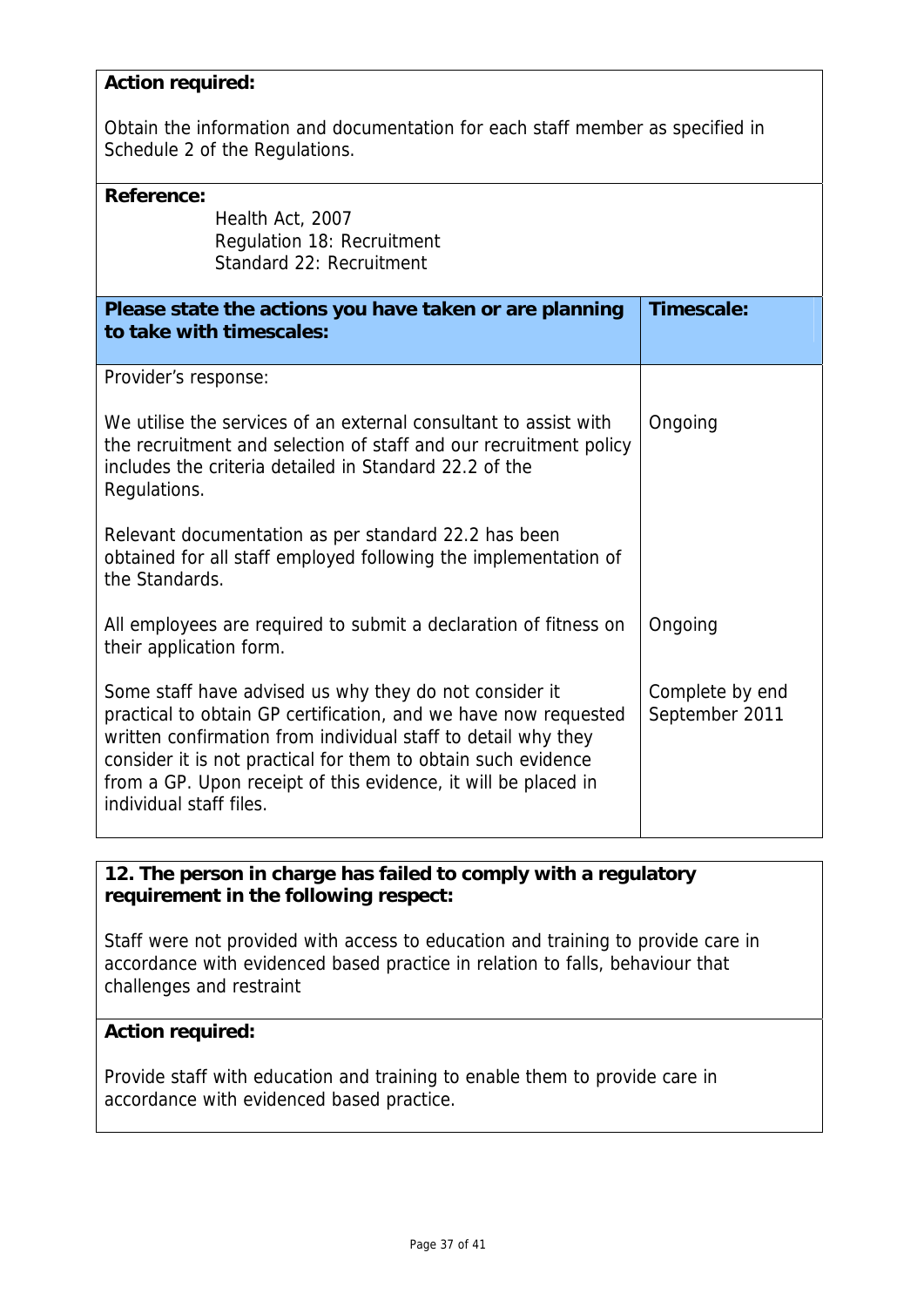| <b>Reference:</b><br>Health Act, 2007<br>Regulation 17: Training and Staff Development<br>Standard 24: Training and Supervision |  |
|---------------------------------------------------------------------------------------------------------------------------------|--|
| Timescale:                                                                                                                      |  |
|                                                                                                                                 |  |
| Complete by end of<br><b>July 2011</b>                                                                                          |  |
| Complete by end of<br>October 2011                                                                                              |  |
|                                                                                                                                 |  |
| 13. The provider has failed to comply with a regulatory requirement in the<br>following respect:                                |  |
| The record of complaints did not include the complainant's satisfaction with the<br>investigation and outcome.                  |  |
| The complaints policy did not include details of an independent appeals process                                                 |  |
| <b>Action required:</b>                                                                                                         |  |
| Update the complaint policy to meet the all the requirement of the regulations                                                  |  |
|                                                                                                                                 |  |
| Health Act, 2007<br>Regulation 39: Complaints Procedures<br>Standard 6: Complaints                                              |  |
| Timescale:                                                                                                                      |  |
|                                                                                                                                 |  |
| Complete                                                                                                                        |  |
|                                                                                                                                 |  |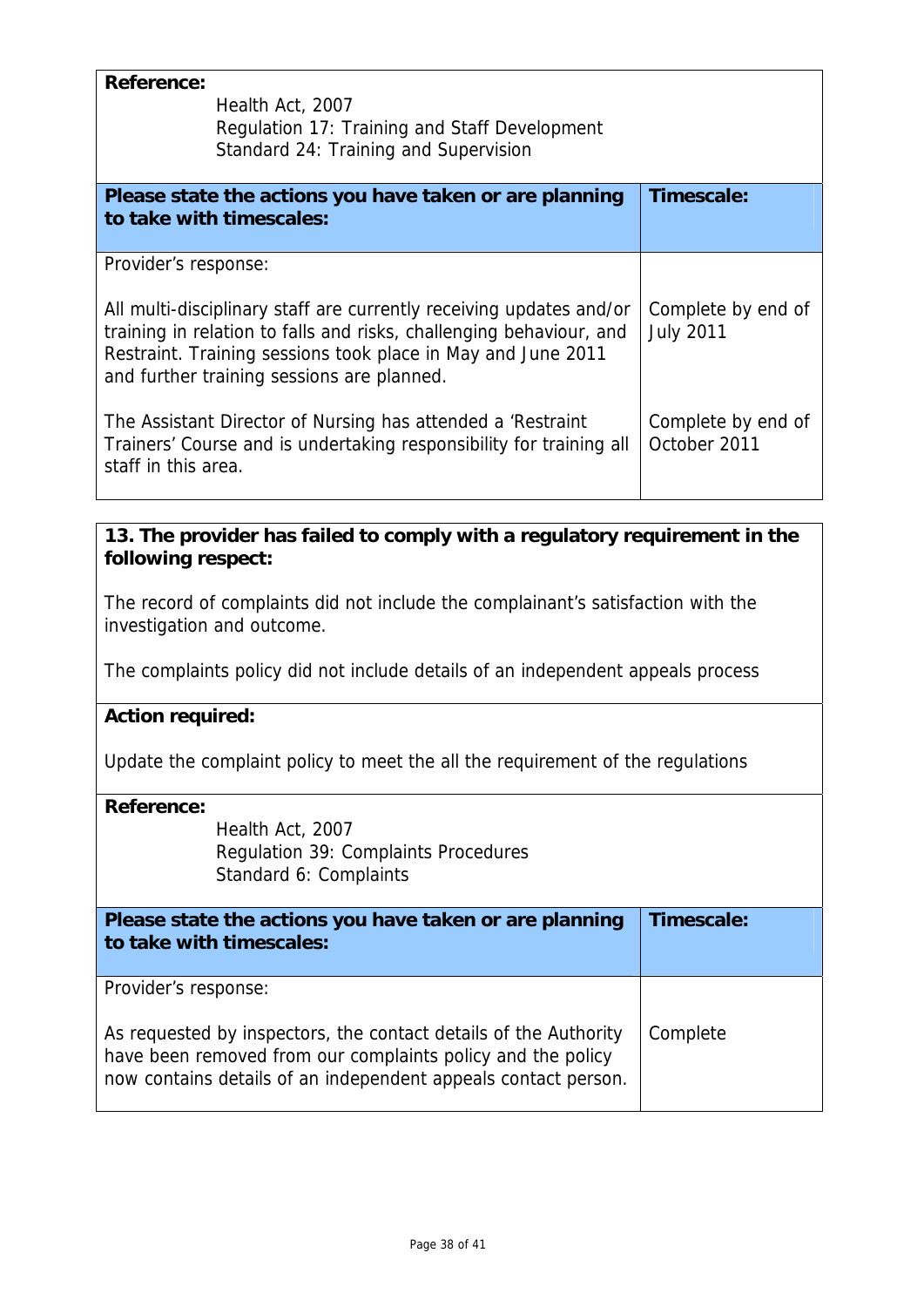The statement of purpose did not contain all of the requirements of the Regulations, for example, it did not fully include the arrangements made for dealing with complaints and the fire precautions were not detailed.

purpose, which affected the purpose, and function of the centre when a three-bedded room was reduced to two single bedrooms. The provider did not notify the Chief Inspector of changes made to the statement of

### **Action required:**

Update the statement of purpose to include all aspects of the Regulations.

### **Action required:**

Notify the Chief Inspector in writing of changes made to the statement of purpose which affected the purpose and function of the centre.

| <b>Reference:</b><br>Health Act, 2007<br>Regulation 5: Statement of Purpose<br>Standard 1: Information<br>Standard 28: Purpose and Function                              |            |
|--------------------------------------------------------------------------------------------------------------------------------------------------------------------------|------------|
| Please state the actions you have taken or are planning<br>to take with timescales:                                                                                      | Timescale: |
| Provider's response:                                                                                                                                                     |            |
| The statement of purpose has been updated to include details<br>details of an independent appeals contact person and fire<br>precautions.                                | Complete   |
| Notification of the change from a three-bedded room to provide<br>two single ensuite bedrooms was submitted by letter to the<br>Registration Department on 9 March 2011. | Complete   |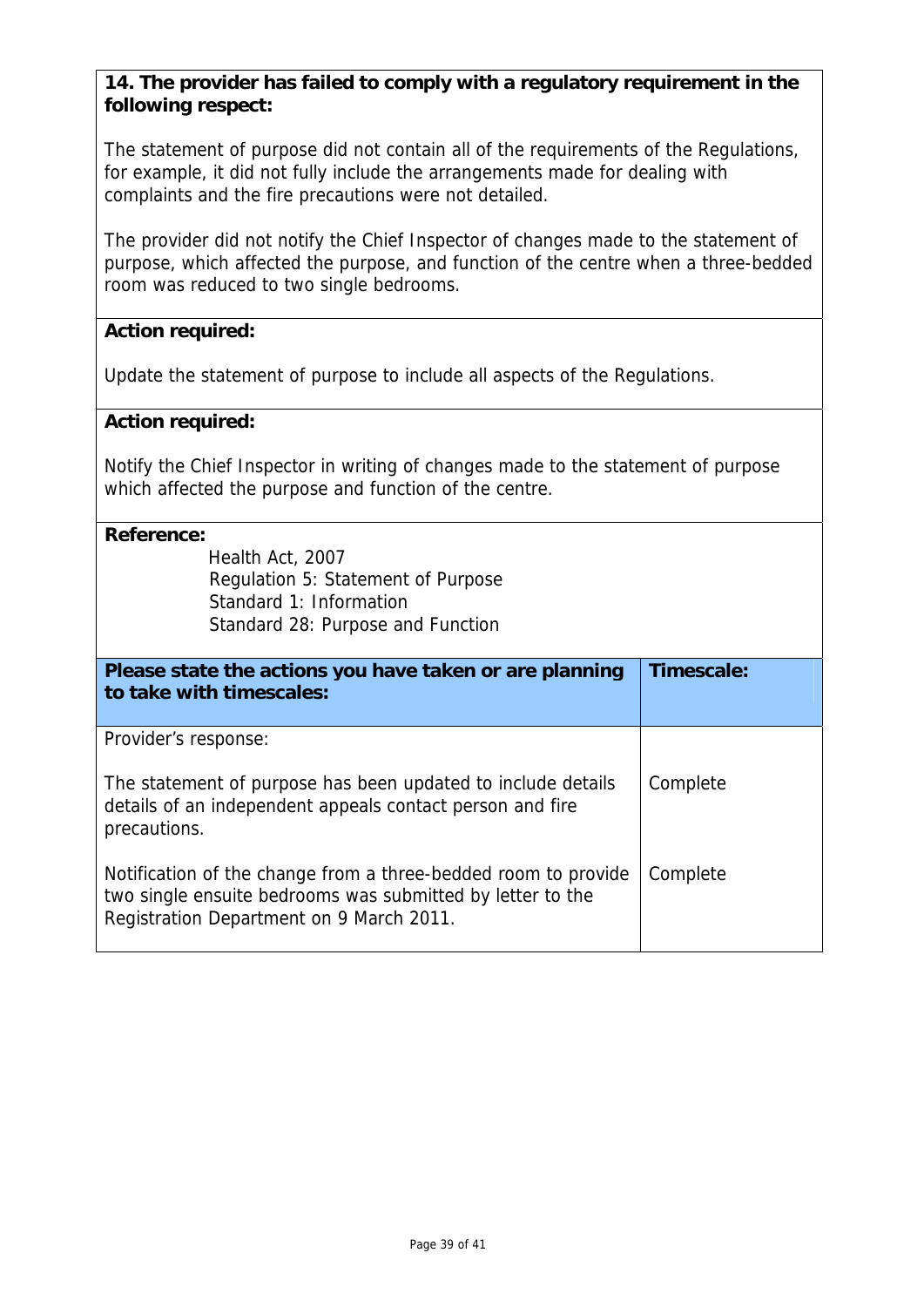# **Recommendations**

**hese recommendations are taken from the best practice described in the T National Quality Standards for Residential Care Settings for Older People**  in Ireland and the registered provider should consider them as a way of **improving the service.**

| <b>Standard</b>                              | <b>Best practice recommendations</b>                                                                                          |
|----------------------------------------------|-------------------------------------------------------------------------------------------------------------------------------|
| Standard 5:<br>Civil, political and          | Consider ways to support Independent advocacy for residents.                                                                  |
| <b>Religious Rights</b>                      | Consider how residents can access religious practices more                                                                    |
|                                              | frequently in accordance with his/her wishes.                                                                                 |
| Standard 25:<br>Physical                     | Review storage in the laundry.                                                                                                |
| Environment                                  |                                                                                                                               |
| Standard 25:                                 | Review access to residents' bedrooms.                                                                                         |
| Physical<br>Environment                      |                                                                                                                               |
|                                              |                                                                                                                               |
| Standard 25:<br>Physical                     | Review the cleaners' room in line with the Standards.                                                                         |
| Environment                                  |                                                                                                                               |
| Standard 25:                                 | Review the one three-bedded room with ensuite which was not                                                                   |
| Physical<br>Environment                      | in line with the standards.                                                                                                   |
|                                              |                                                                                                                               |
| Standard 17:<br>Autonomy and<br>independence | Consider how communication could be improved to include care<br>assistants at handover and more frequent staff meetings.      |
|                                              | Consider how the key workers and named nurse could be                                                                         |
|                                              | updated in residents' rooms.                                                                                                  |
| Standard 2:<br>Consultation and              | Consider ways for the residents' committee could be more                                                                      |
| Participation                                | frequent.                                                                                                                     |
| Standard 25:                                 |                                                                                                                               |
| Physical                                     | Review storage of incontinence pads. Review the signage to<br>provide effective and meaningful prompts to help residents find |
| Environment                                  | their way to communal areas and their rooms.                                                                                  |
|                                              | Consider how residents can access a bath.                                                                                     |